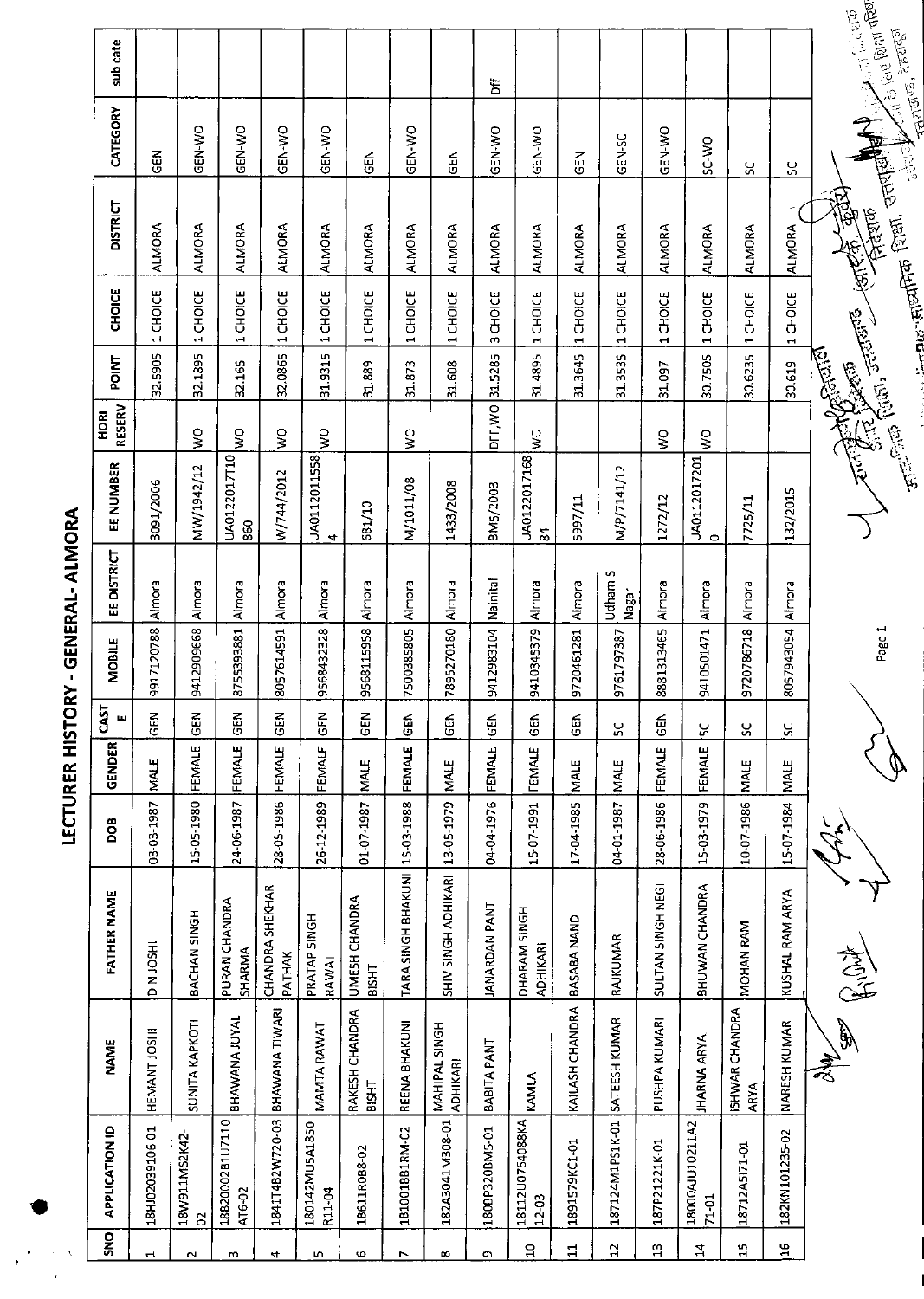| j |
|---|
|   |
|   |
|   |
| l |
|   |
|   |
|   |
|   |
| j |
|   |
| ì |
|   |
|   |
|   |
|   |
| I |
|   |
|   |
|   |
|   |
|   |
| ı |
|   |
|   |
|   |
|   |
|   |
|   |
|   |

 $\frac{1}{\sqrt{2}}$  $\cdot$ 

 $\mathcal{L}$ 

| sub cate              |                                      |                          |                             |                                 |                     |                             |                          | æ                   | č                 |                                |
|-----------------------|--------------------------------------|--------------------------|-----------------------------|---------------------------------|---------------------|-----------------------------|--------------------------|---------------------|-------------------|--------------------------------|
| CATEGORY              | OBC-WO                               | ပ္တ                      | ăQ                          | <b>O/V-2S</b>                   | ЭEС                 | <b>OBC</b>                  | ST-WO                    | <b>GEN</b>          | <b>KEN</b>        |                                |
| <b>DISTRICT</b>       | <b>ALMORA</b>                        | <b>ALMORA</b>            | <b>ALMORA</b>               | <b>ALMORA</b>                   | <b>ALMORA</b>       | <b>ALMORA</b>               | <b>ALMORA</b>            | <b>ALMORA</b>       | <b>ALMORA</b>     |                                |
| <b>CHOICE</b>         | 2 CHOICE                             | 2 CHOICE                 |                             |                                 | 1 CHOICE            |                             |                          | 2 CHOICE            | 4 CHOICE          |                                |
| POINT                 | 30.371                               | 30.359                   | 30.1265 2 CHOICE            | 29.5895 1 CHOICE                | 29.568              | 29.2325 3 CHOICE            | 28.7115 1 CHOICE         | 27,406              | 18.0195           |                                |
| RESERV<br><b>ROKI</b> | $\geq$                               |                          |                             | $\frac{1}{3}$                   |                     |                             | $\geq$                   | æ                   | č                 | <b>Control Control Control</b> |
| EE NUMBER             | UA1212015905                         | UA1212010483<br>4        | 2534/05                     | 2591                            | M/840/13            | UA231201893                 | UA2312010926<br>L)       | PH36/14             | 187/2016          |                                |
| <b>EE DISTRICT</b>    |                                      |                          | Udham <sub>S</sub><br>Nagar |                                 |                     | Udham <sub>S</sub><br>Nagar | Udham S<br>Nagar         |                     | Udham S<br>Nagar  |                                |
| <b>MOBILE</b>         | 9870805107   Nainital                | 8476831423 Nainital      | 9927138915                  | 8979019216 Nainital             | 7055803969 Almora   | 8958980086                  | 8475006080               | 8476931505 Nainital | 9797424619        |                                |
| <b>GAST</b>           | $rac{1}{280}$                        | ں<br>م                   | OBC                         | <u>یر</u>                       | OBC                 | <b>OBC</b>                  | <u>ភ</u>                 | <b>GEN</b>          | GEN               |                                |
| GENDER                |                                      | <b>MALE</b>              | <b>MALE</b>                 |                                 | <b>MALE</b>         |                             |                          | <b>MALE</b>         | <b>MALE</b>       |                                |
| BOO                   |                                      | 16-07-1972               | 02-01-1987                  | 05-06-1985 FEMALE               | 05-02-1987          | 10-07-1990 MALE             | 07-03-1980 FEMALE        | 08-7-1984           | 01-04-1981        |                                |
| <b>FATHER NAME</b>    | SALIM AHMED ANSARI 05-01-1980 FEMALE | BALI RAM                 | RAIS AHMAD                  |                                 | HAR SINGH           | SHAHID HUSAIN               | MADAN SINGH              | CHANDRA SINGH       | <b>HONIS NIAN</b> |                                |
| <b>NAME</b>           | ANSARI                               | INDAR LAL                | NAFEES AHMAD                | NEETA SWARNKAR   MATHURA PRASAD | <b>SANJAY SINGH</b> | MUSTAFA NAZIM               | ASHA RANA                | BHUPAL SINGH        | NARENDRA SINGH    |                                |
| <b>APPLICATION ID</b> | 18159ASOU7210A1 SALMA BEGUM<br>52-05 | 1842032LA41U101<br>81-01 | 18A5NS4320-02               | 18591N25-02                     | 1838S1M04-04        | 181U2N208A39M3<br>$1 - 02$  | 1801U2R2925A610<br>A3-04 | 18S163PBH4-02       | 1808S17126N-01    |                                |
| <b>ONS</b>            | $\overline{L}$                       | $\frac{8}{10}$           | $\frac{9}{1}$               | $\frac{5}{20}$                  | $\overline{z}$      | $\tilde{\mathbf{z}}$        | $\frac{23}{2}$           | $\frac{24}{5}$      | $\frac{25}{25}$   |                                |

 $Chal4$ 

٠, Í,

♂

 $\begin{bmatrix} 1 & 1 \\ 1 & 1 \\ 1 & 1 \end{bmatrix}$ 

ł

中国的金属

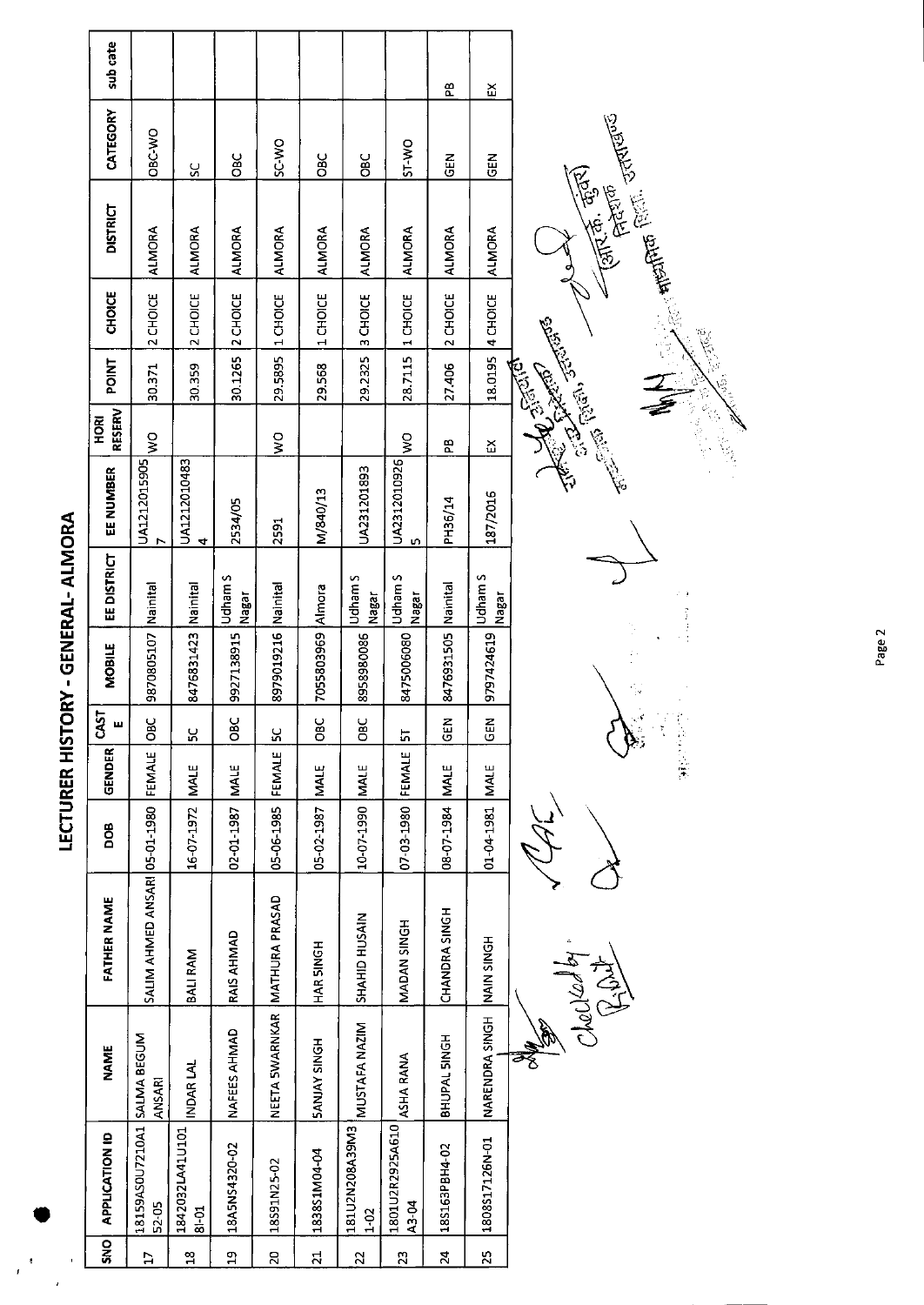| <b>SNO</b>     | <b>APPLICATION ID</b>                 | <b>NAME</b>              | FATHER NAME                    | 80g        | GENDER       | <b>CAST</b><br>щ | <b>MOBILE</b>       | <b>EE DISTRICT</b>  | EE NUMBER                               | RESERV<br>HORI | <b>POINT</b> | <b>CHOICE</b>                           | <b>DISTRICT</b>  | CATEGORY                                      | sub cate |
|----------------|---------------------------------------|--------------------------|--------------------------------|------------|--------------|------------------|---------------------|---------------------|-----------------------------------------|----------------|--------------|-----------------------------------------|------------------|-----------------------------------------------|----------|
|                | AMANAH8   SILUQIGOA8E8E<br>$28 - 01$  | DHAPOLA                  | GOKUL SINGH<br>DHAPOLA         | 10-11-1989 | FEMALE       | 군<br>양           | 7088801444          | Bageshwar           | UA0212018338<br>ō                       | $\frac{1}{3}$  | 32.2875      | CHOICE<br>$\blacksquare$                | BAGESHWAR        | GEN-WO                                        |          |
| $\sim$         | 18715AD01202284<br>$\overline{5}$     | DINESH CHANDRA           | RAM DATT                       | 28-06-1987 | MALE         | $rac{1}{6}$      | 8650812895          | Bageshwar           | UA0212018457<br>$\sim$                  |                | 31.5345      | 1 CHOICE                                | <b>BAGESHWAR</b> | 준<br>연                                        |          |
| $\sim$         | 180150D237A2U41<br>$8-01$             | DINESH CHANDRA           | RAM DATT                       | 28-06-1987 | MALE         | <b>GEN</b>       | 8650812895          | Bageshwar           | UA0212018457<br>$\sim$                  |                | 31.5345      | CHOICE<br>$\blacksquare$                | <b>BAGESHWAR</b> | る<br>GEN                                      |          |
| 4              | 18244191D5-01                         | DEVENDRA SINGH           | <b>IOGA SINGH</b>              | 03-06-1989 | <b>MALE</b>  | $rac{2}{9}$      | 9690551995          | Almora              | 1944/12                                 |                | 30.9885      | 2 CHOICE                                | BAGESHWAR        | <b>GEN</b>                                    |          |
| Ю              | 1815213A1PU06HO HIMANSHU<br>$01 - 01$ | PANDEY                   | MOHAN CHANDRA<br>PANDEY        | 05-06-1986 | MALE         | M3D              | 9410185000          | Almora              | UA0112010163<br>LO <sub>1</sub>         |                | 30.92        | CHOICE<br>$\sim$                        | <b>BAGESHWAR</b> |                                               |          |
| Ю              | 18M132904K12-01                       | MANEESH KUMAR            | DULAP RAM                      | 01-06-1988 | MALE         | ပ္တ              | 9410346009          | <b>Bageshwar</b>    | 1493/2012                               |                | 30.9175      | CHOICE<br>$\blacksquare$                | <b>BAGESHWAR</b> | GEN-SC                                        |          |
|                | 18P309910D-01                         | PRAKASH SINGH<br>DHAPOLA | MOHAN SINGH<br>DHAPOLA         | 07 05 1989 | MALE         | $\frac{2}{9}$    | 9411349841          | <b>Bageshwar</b>    | 3019/09                                 |                | 30.8765      | CHOICE<br>$\blacksquare$                | <b>BAGESHWAR</b> | ξ                                             |          |
| $\infty$       | 18191260A201L9U<br>OP-03              | <b>LALIT PRASAD</b>      | KHIM RAM                       | 06-07-1987 | <b>INALE</b> | ჯ                | 9917762536          | <b>Bageshwar</b>    | UA0212011690<br>c                       |                | 30.858       | CHOICE<br>$\blacksquare$                | BAGESHWAR        | GEN-SC                                        |          |
| ጣ              | 18W01C41542-02                        | CHHAYA JOSHI             | TARA DUTT JOSHI                | 27-04-1989 | FEMALE       | $rac{2}{5}$      | B449093000 Nainital |                     | W/154/2014                              | $\frac{1}{3}$  | 30.8235      | CHOICE<br>$\mathbf{\tilde{c}}$          | BAGESHWAR        | GEN-WO                                        |          |
| $\overline{a}$ | 1872RB121029U51<br>2A-011             | REETA BISHT              | BAHADUR SINGH                  | 15-07-1980 | FEMALE       | $rac{2}{5}$      | 9410175582          | Nainital            | UA1212012279<br>5                       | $\frac{1}{3}$  | 30.669       | CHOICE<br>ما                            | <b>BAGESHWAR</b> | GEN-WO                                        |          |
| $\Xi$          | 18W90A010728J7-<br>ă                  | ASHA JOSHI               | RAMESH CHANDRA<br><b>IRSOI</b> | 08-03-1980 | FEMALE       | <b>SEN</b>       | 9639224305          | Nainital            | W/781/2009/0<br>$\ddot{\phantom{1}}$    | $\frac{1}{2}$  | 30.4255      | 4 CHOICE                                | <b>BAGESHWAR</b> | GEN-WO                                        |          |
| $\overline{a}$ | 18S03U12A17S201<br>20-01              | SOHAN SINGH              | KHEEM SINGH                    | 15-05-1988 | <b>MALE</b>  | <b>DBC</b>       | 7500914838          | Bageshwar           | UA0212011702<br>$\boldsymbol{\epsilon}$ |                | 30.0845      | 1 CHOICE                                | BAGESHWAR        | OBC                                           |          |
| $\mathbf{u}$   | 18U03A18D1R4121<br>$4 - 01$           | DEV RAM                  | NARI RAM                       | 24-06-1988 | MALE         | ပ္တ              | 9012351236          | Pithoragarh         | UA1412018143                            |                | 29.7415      | 4 CHOICE                                | BAGESHWAR        | ပ္တ                                           |          |
| $\mathbf{z}$   | 18517S20U95015A<br>$2 - 01$           | SUNIL                    | MADAN LAL                      | 27-08-1985 | <b>MALE</b>  | ပ္တ              | 9639751592          | Pauri               | UA1522017595<br>$\circ$                 |                | 29.7225      | CHOICE<br>$\omega$                      | BAGESHWAR        | ႘                                             |          |
| $\frac{5}{11}$ | 18013A253S12DU0<br>85-01              | DEVENDRA SINGH           | RAM SINGH                      | 28-08-1982 | <b>MALE</b>  | <b>DRC</b>       | 9045941356          | n<br>Udham<br>Nagar | UA2312010385<br>LD.                     |                | 28.96        | CHOICE<br>۱η                            | BAGESHWAR        | ЭEС                                           |          |
| $\overline{a}$ | 18SH83F1P2M-02                        | <b>ONNAHS</b>            | MOHAMMAD NAVI                  | 21-06-1987 | FEMALE       | ОBC              | 9627550001          | Udham S<br>Nagar    | M/F/PH/83/12                            | WO,OL          | 28.1265      | 7 CHOICE                                | BAGESHWAR        | OBC-WO                                        |          |
|                |                                       | Artists of               |                                |            |              |                  | Page 1              |                     | <b>Controller Controller</b>            |                |              | Fried Rich, John Bally (1984)           | निदेशक           |                                               |          |
|                |                                       |                          |                                |            |              |                  |                     |                     |                                         |                |              | $\frac{1}{2}$ and $\frac{1}{2}$ (simil. | B                | <b>THE . 2501601</b><br><b>Allen Strategy</b> |          |

LECTURER HISTORY - GENERAL- BAGESHWAR

 $\sum_{i=1}^n$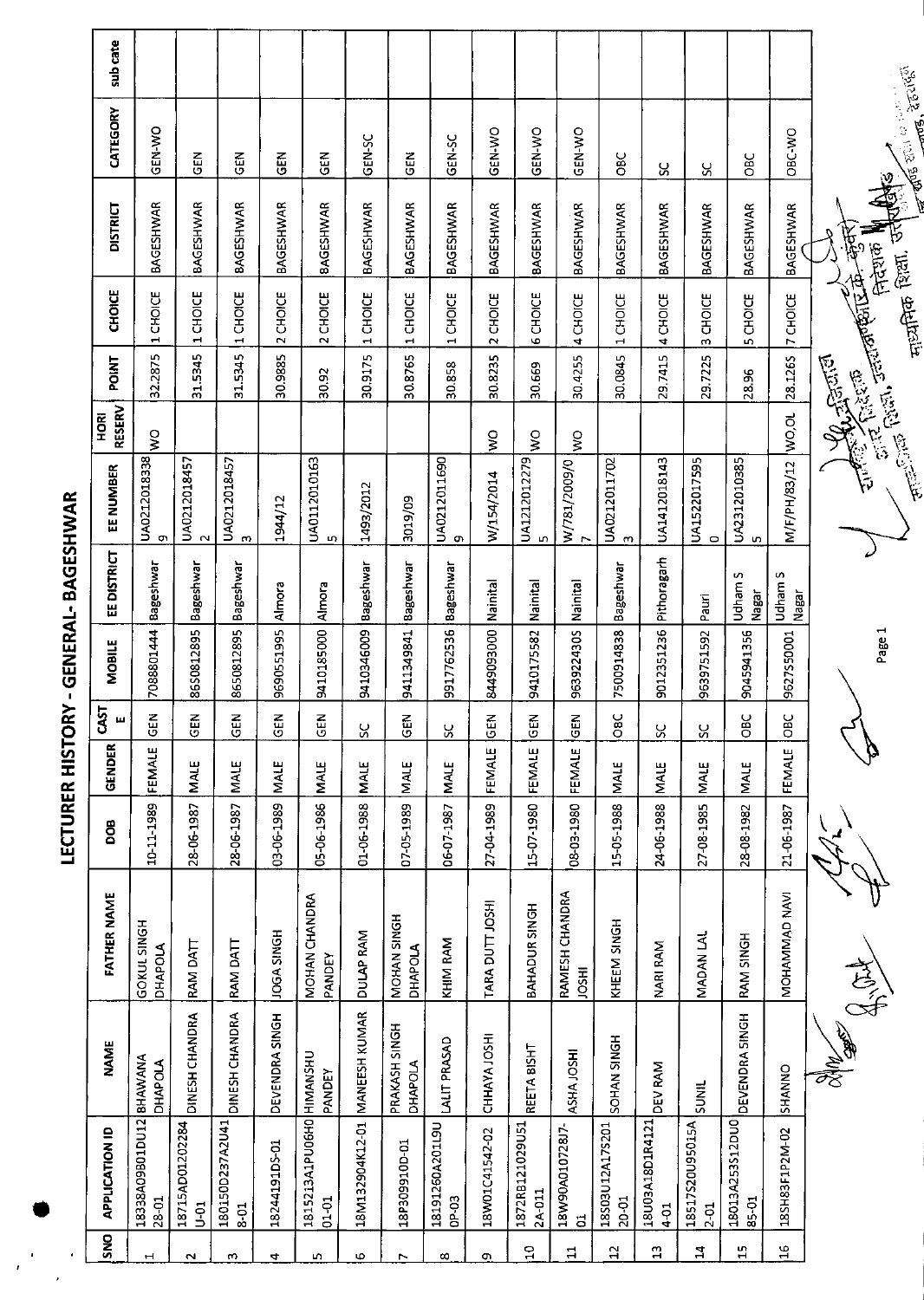|                                       | sub cate              |                              | ర్                           |                                                                                                                                                                                                             |
|---------------------------------------|-----------------------|------------------------------|------------------------------|-------------------------------------------------------------------------------------------------------------------------------------------------------------------------------------------------------------|
|                                       | CATEGORY              | <b>OW-LS</b>                 | OW.3S                        |                                                                                                                                                                                                             |
|                                       | <b>DISTRICT</b>       | BAGESHWAR                    | <b>BAGESHWAR</b>             | $\frac{1}{\left( \frac{1}{2} \right)^{2} \left( \frac{1}{2} \right)^{2}}$ (single $\frac{1}{2}$ and $\frac{1}{2}$ and $\frac{1}{2}$ and $\frac{1}{2}$ and $\frac{1}{2}$ and $\frac{1}{2}$ and $\frac{1}{2}$ |
|                                       | <b>CHOICE</b>         | 19.7935 6 CHOICE             | <b>WO,OA</b> 19.5385 SCHOICE |                                                                                                                                                                                                             |
|                                       | POINT                 |                              |                              |                                                                                                                                                                                                             |
|                                       | <b>RESERV</b><br>HORI | $\frac{1}{2}$                |                              | July Carter                                                                                                                                                                                                 |
|                                       | EE NUMBER             | UA0532018204<br>$\bullet$    | UA2112018323                 | <b>Contract of Contract of Seconds</b>                                                                                                                                                                      |
|                                       | EE DISTRICT           |                              |                              | <b>Second Control</b>                                                                                                                                                                                       |
|                                       | <b>MOBILE</b>         | 8954180554 Dehradun          | 8755518640 Tehri             | i.<br>İV                                                                                                                                                                                                    |
|                                       | CAST<br>ш             |                              |                              |                                                                                                                                                                                                             |
| LECTURER HISTORY - GENERAL- BAGESHWAR | <b>GENDER</b>         |                              |                              | स्कृत<br>i<br>Vi                                                                                                                                                                                            |
|                                       | BOO                   | 20-12-1991 FEMALE ST         | 12-05-1992 FEMALE SC         |                                                                                                                                                                                                             |
|                                       | FATHER NAME           | SWARAJ SINGH<br><b>TOMAR</b> | SOBAT SINGH KOHLI            | Charled by.<br>$\sum_{i=1}^n\sum_{j=1}^n\mathbf{1}_j\mathbf{1}_j$                                                                                                                                           |
|                                       | <b>NAME</b>           | NEHA TOMAR                   | SUMATI KOHLI                 |                                                                                                                                                                                                             |
|                                       | <b>APPLICATION ID</b> | 1812NOUA2085403<br>T6-07     | 180872523K1U13A<br>12-01     |                                                                                                                                                                                                             |
|                                       | SNO                   | E                            | $\frac{8}{11}$               |                                                                                                                                                                                                             |

## Creatures

 $\cdot$ 

 $\frac{1}{2}$ 

ł,

 $\overline{\phantom{0}}$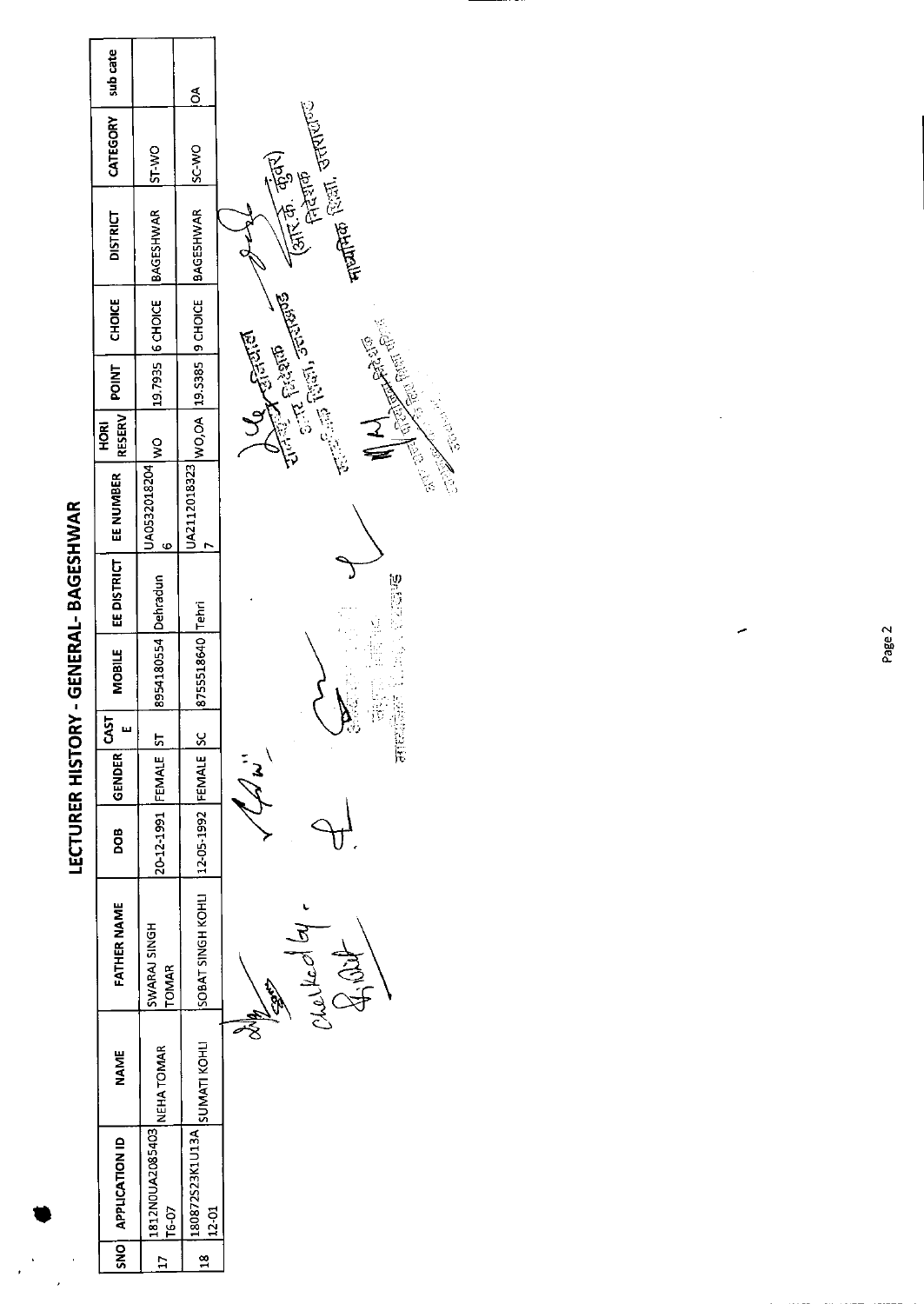| SNO            | <b>APPLICATION ID</b>          | <b>NAME</b>          | <b>FATHER NAME</b>      | DOB        | GENDER       | CAST<br>ш  | <b>MOBILE</b>      | <b>EE DISTRICT</b> | EE NUMBER                             | RESERV<br>HORI        | POINT   | <b>CHOICE</b>            | <b>DISTRICT</b> | CATEGORY          | sub cate |
|----------------|--------------------------------|----------------------|-------------------------|------------|--------------|------------|--------------------|--------------------|---------------------------------------|-----------------------|---------|--------------------------|-----------------|-------------------|----------|
| H              | E602MI51M20068I<br>081-01      | MADAN MOHAN          | HARISH CHANDRA          | 01-07-1990 | <b>MALE</b>  | <b>GEN</b> | 8755889190         | Chamoli            | UA0312015109<br>$\pmb{\mathcal{S}}$   |                       | 32.854  | CHOICE<br>$\blacksquare$ | <b>CHAMOLI</b>  | 즶                 |          |
| $\sim$         | 18086GL1A25619U<br>30-01       | GAJENDRA LAL         | MOHAN LAL               | 12-07-1988 | <b>INALE</b> | ွှ         | 7895697578         | Chamoli            | UA0312018696<br>m                     |                       | 31.1295 | 1 CHOICE                 | <b>CHAMOLI</b>  | GEN-5C            |          |
| w              | 183M61J023-01                  | <b>JAGDISH RAM</b>   | DALIP RAM               | 20-06-1986 | <b>INALE</b> | χ          | 9997188539         | Chamoli            | M336/012                              |                       | 31.1065 | 1 CHOICE                 | <b>CHAMOLI</b>  | GEN <sub>5C</sub> |          |
| 4              | 183101K7W41-01                 | KAVITA               | DARSHAN SINGH           | 11-06-1986 | FEMALE       | M3D        | 9411368557         | Chamoli            | W1417/013                             | $\frac{8}{5}$         | 31.0565 | 1 CHOICE                 | <b>CHAMOLI</b>  | GEN-WO            |          |
| n              | 186110PP0UA23-<br>$\mathbf{S}$ | PRITI PATWAL         | PRITHVI SINGH<br>PATWAL | 04-07-1982 | FEMALE       | <b>GEN</b> | 9411761765         | Chamoli            | UA0312016                             | $\frac{1}{2}$         | 30.7665 | 1 CHOICE                 | CHAMOLI         | GEN-WO            |          |
| Ю              | 18U8305580B1A42<br>11-02       | BABITA BHAKUNI       | ANAND SINGH<br>BHAKUNI  | 14-06-1988 | FEMALE       | <b>N3</b>  | 8937021694         | Almora             | UA0112018435<br>ഥ                     | DFF, WO 30.6195       |         | 5 CHOICE                 | <b>CHAMOLI</b>  | GEN-WO            | 苫        |
| L              | 187H15142-02                   | HIRA SINGH           | <b>HOAT SINGH</b>       | 07-08-1983 | MALE         | <b>ABO</b> | 9639971062         | Almora             | 471/12                                |                       | 30.531  | CHOICE<br>4              | CHAMOLI         | <b>SEN</b>        |          |
| œ              | 1805027A63U1P1D<br>11-01       | DEEPAK PANT          | KHUNAK LAL              | 31-03-1981 | MALE         | <b>GEN</b> | 9627103510         | Pauri              | UA1512301176<br>$\circ$               |                       | 30.4185 | 4 CHOICE                 | <b>CHAMOLI</b>  | 즈<br>5            |          |
| c              | 18716R0021A152U<br>43-01       | RAIPAL SINGH         | SURENDRA SINGH          | 10-02-1987 | <b>MALE</b>  | GEN        | 9837293969         | Nainital           | UA1242016173<br>$\circ$               |                       | 30.3615 | 8 CHOICE                 | CHAMOLI         | <b>GEN</b>        |          |
| $\Box$         | 180658832K-02                  | SANTOSH KUMAR        | GOVIND RAM              | 05-06-1989 | <b>INALE</b> | χ          | 7534032145         | Pauri              | 3286/08                               |                       | 29.5885 | 4 CHOICE                 | CHAMOLI         | ပ္က               |          |
| $\mathbf{H}$   | 1868A12175-03                  | SHYAM SUNDAR<br>ARYA | KASHI RAM               | 24-06-1986 | <b>MALE</b>  | ပ္တ        | 7579052118         | Almora             | 7862/11                               |                       | 29.531  | 5 CHOICE                 | <b>CHAMOLI</b>  | Š                 |          |
| $\overline{a}$ | 18AA2461M-02                   | <b>ASHA ARYA</b>     | RAM LAL ARYA            | 15-04-1985 | FEMALE       | ပ္တ        | 9720538791         | Almora             | M26/14                                | $\frac{1}{2}$         | 29.401  | 9 CHOICE                 | CHAMOLI         | SC-V/O            |          |
| $\mathbf{a}$   | 18A5U73081K102G<br>$10 - 01$   | GULSHAN KHAN         | WAJEER KHAN             | 06-05-1982 | FEMALE       | OBC        | 9639931345         | Chamoli            | UA0312018751<br>$\circ$               | Ş                     | 29.326  | 1 CHOICE                 | <b>CHAMOLI</b>  | OBC-WO            |          |
| $\mathbf{z}$   | 181127UA3P02821<br>0M-03       | MEERA PAL            | BALWANT SINGH PAL       | 15-06-1977 | FEMALE       | 55         | 7060626139 Chamoli |                    | UA0312018227<br>$\mathbf{\mathbf{d}}$ | $\geq$                | 29.209  | 1 CHOICE                 | <b>CHAMOLI</b>  | ST-WO             |          |
| H              | 1885905D8-01                   | DARSHAN SINGH        | BHAGAT SINGH            | 12-06-1979 | MALE         | <b>DBC</b> | 8859044740 Chamoli |                    | 5859/08                               |                       | 28.5615 | 1 CHOICE                 | CHAMOLAS        | कुंख्ये           |          |
|                |                                |                      |                         |            |              |            |                    |                    |                                       |                       |         |                          | Ş<br>住身(住房)     | <b>REMEMBER</b>   |          |
|                |                                |                      | Start Start             |            |              |            | <b>的复数</b><br>通常度  |                    |                                       | <b>Change Reports</b> |         | CENTRAL SCRIPTION        | ा<br>बाह्य सु   |                   |          |

14 年 4 年 4 年  $\frac{16}{3}$ 

 $\frac{1}{\sqrt{2}}$ ्<br>अन्दर्भ

 $\zeta$ 

LECTURER HISTORY - GENERAL- CHAMOLI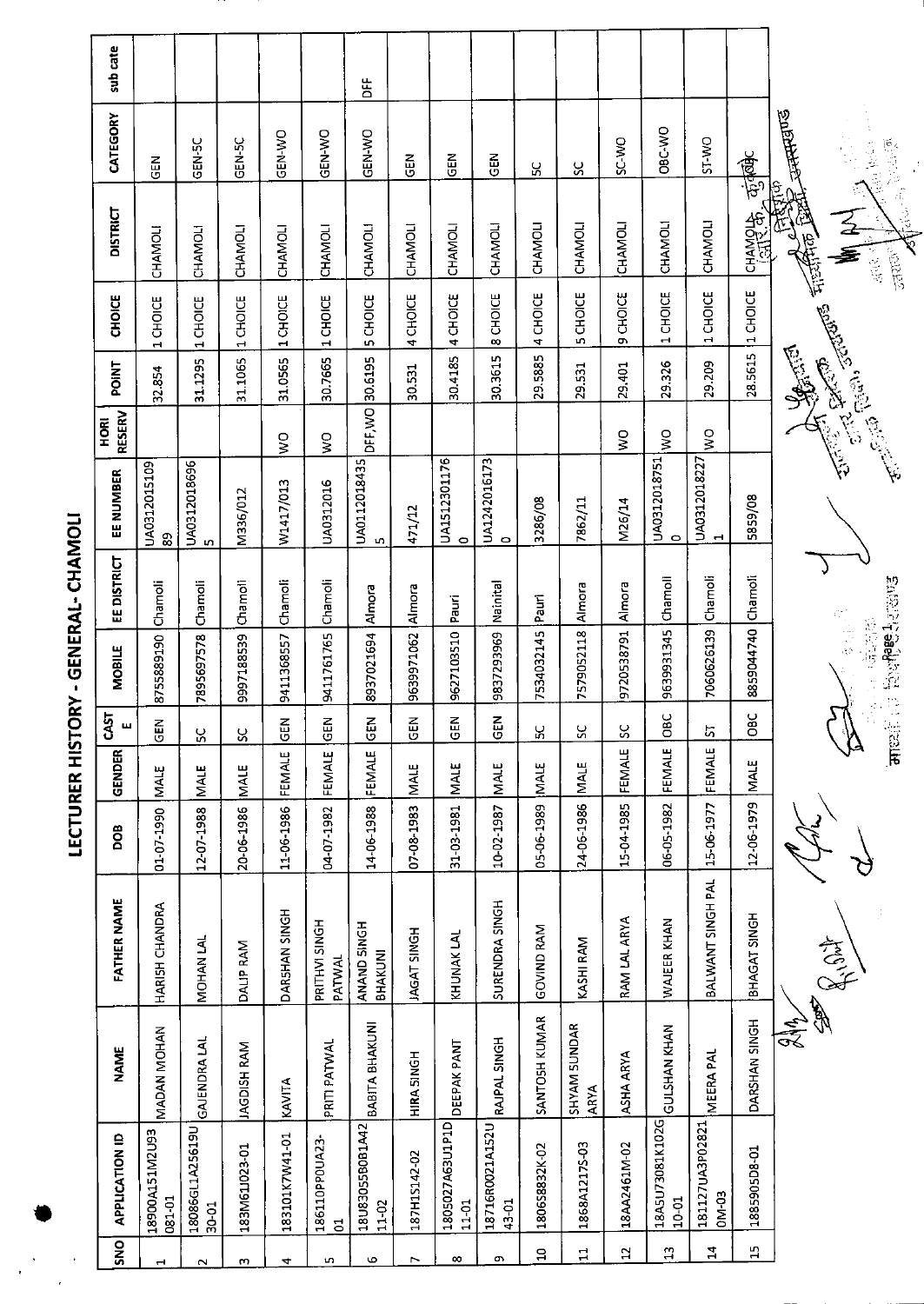| ı                              |
|--------------------------------|
| I<br>i<br>$\ddot{\phantom{a}}$ |
|                                |
| j<br>ı                         |

| SNO | <b>APPLICATION ID</b>                 | <b>NAME</b>           | FATHER NAME                  | 800                    | GENDER | ວິ            | <b>MOBILE</b>         | EE DISTRICT                     | EE NUMBER         | <b>RESERV</b><br><b>HORI</b> | <b>POINT</b> | <b>CHOICE</b>    | <b>DISTRICT</b> | CATEGORY                         | sub cate |
|-----|---------------------------------------|-----------------------|------------------------------|------------------------|--------|---------------|-----------------------|---------------------------------|-------------------|------------------------------|--------------|------------------|-----------------|----------------------------------|----------|
|     | 1862WK416-02                          | KAVITA                | DEV RAM                      | 03-12-1989 FEMALE SC   |        |               |                       | 9027153907 Pithoragarh W/626/14 |                   | $\frac{8}{2}$                |              | 31.5045 1 CHOICE | CHAMPAWAT       | GEN-SC-WO                        |          |
|     | 182U203B205D1A8 DEEP PRAKASH<br>43-02 | <b>RHATT</b>          | TRILOKMANI BHATT             | 18-05-1985 MALE        |        | <u>นี</u>     | 9759692020 Champawat  |                                 | JA0422018353      |                              | 31.278       | 1 CHOICE         | CHAMPAWAT       | GEN                              |          |
| m   | 1BAF7161MR31-01 ANJU RANI             |                       | SHRIRAM SINGH                | 05-09-1977 FEMALE GEN  |        |               | 9719929038            | Udham S<br>Nagar                | M/F/1736/11       | $\sum_{i=1}^{n}$             |              | 30.9675 3 CHOICE | CHAMPAWAT       | ON-A-NO                          |          |
|     | 18FM30ML5141-04 MANJU LATA            |                       | KUSHWAHA<br>RAM DAYAL        | 10-05-1989 FEMALE JOBC |        |               | 9536037185            | Udham S<br>Nagar                | M/F/1045/13       | $\frac{1}{2}$                | 30.791       | 2 CHOICE         | CHAMPAWAT       | GEN-OBC-<br>$\tilde{\mathbf{z}}$ |          |
|     | 1BC02701P43-02                        | CHHATARPATI<br>PANDEY | DAYA KRISHAN<br>PANDEY       | 20-09-1976 MALE        |        | M∃O           | 7579174768 Nainital   |                                 | 374/2010          |                              |              | 30.4935 5 CHOICE | CHAMPAWAT       | <b>K3D</b>                       |          |
| ဖ   | 1848R04K90A2107<br><b>2U-01</b>       | <b>KALPANA RANI</b>   | GOPAL PRASAD                 | 30-03-1988 FEMALE SC   |        |               | 7535841947 Champawat  |                                 | JA0422010478<br>σ | $\frac{8}{5}$                | 30.3065      | 1 CHOICE         | CHAMPAWAT       | ON JS                            |          |
|     | 184231GN2A01180<br>$10 - 01$          | <b>NAVIN GIRI</b>     | KAMAL GIRI<br><b>GOSWAMI</b> | 01-02-1985 MALE        |        | $\frac{8}{2}$ | 17579455692 Bageshwar |                                 | UA0212018413      | š<br>Š                       |              | 28.4905 7 CHOICE | CHAMPAWAT       | $rac{C}{C}$                      |          |
|     |                                       |                       |                              |                        |        |               |                       |                                 |                   |                              |              |                  |                 |                                  |          |



₹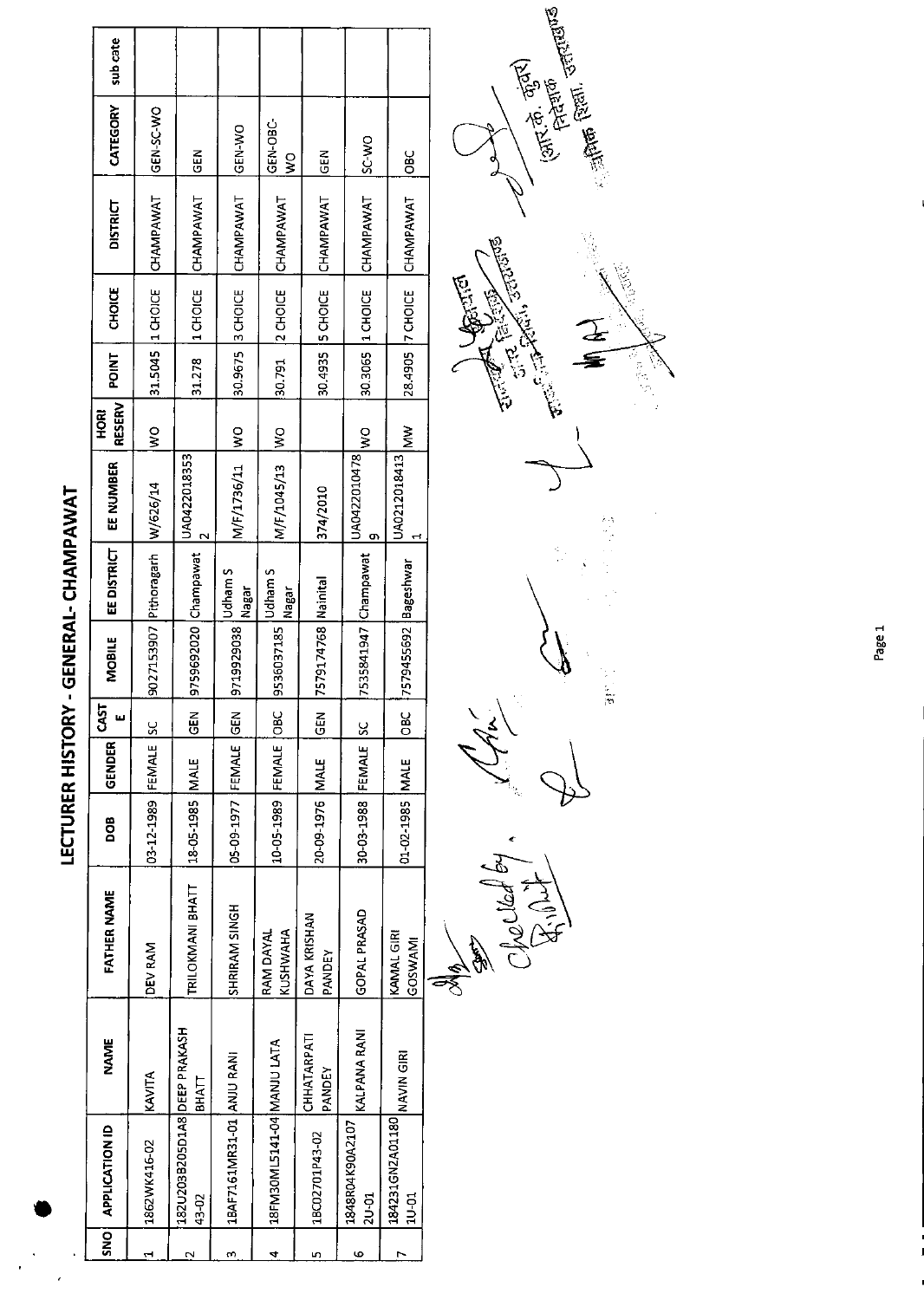| ֖֖֖֢ׅ֧֚֚֚֚֚֚֚֚֚֚֚֚֚֚֚֬֓֡֡֡֡֡֬֝֬֝֬֝֬֝֬֝֓֝ |
|------------------------------------------|
|                                          |
|                                          |
|                                          |
| i                                        |
|                                          |
|                                          |
|                                          |
|                                          |
|                                          |
|                                          |
| j<br>J                                   |
| j                                        |
|                                          |
|                                          |
|                                          |
|                                          |
|                                          |
|                                          |
|                                          |
|                                          |
|                                          |
|                                          |
|                                          |
| j                                        |
|                                          |
|                                          |
|                                          |
|                                          |
|                                          |
|                                          |
|                                          |

|   |                    |                                      |                                          | <b>LECTURER HISTOI</b> |               |               | RY - GENERAL- DEHRADUN |                              |                         |             |                       |                           |                       |  |
|---|--------------------|--------------------------------------|------------------------------------------|------------------------|---------------|---------------|------------------------|------------------------------|-------------------------|-------------|-----------------------|---------------------------|-----------------------|--|
|   | SNO APPLICATION ID | <b>NAME</b>                          | <b>FATHER NAME</b>                       | 80                     | <b>GENDER</b> | $\frac{1}{2}$ | <b>MOBILE</b>          |                              | EE DISTRICT   EE NUMBER | <b>ECH</b>  | RESERV POINT   CHOICE | <b>DISTRICT</b>           | CATEGORY   sub cate   |  |
|   | 64-02              | RANAKOTI<br>181216UR61270KA KM PINKI | <b>JAGDISH PRASAD</b><br><b>RANAKOTI</b> | 12-10-1992 FEMALE GEN  |               |               | 8979434518 Tehri       |                              | UA2112016766 WO         |             |                       | 33.19 1 CHOICE DEHRADUN   | <b>CEN-WO</b>         |  |
| r | 18451PS3145-07     | <b>ISHAGUFTA</b><br>PRAVEEN          | SAUAD AHMAD                              | 16-06-1984 FEMALE OBC  |               |               |                        | 8126329507 Dehradun 15435/14 |                         | $rac{1}{2}$ |                       | 32.9085 1 CHOICE DEHRADUN | <b>IGEN-OBC-</b><br>ş |  |
|   |                    |                                      |                                          |                        |               |               |                        |                              |                         |             |                       |                           |                       |  |



Ally 1

 $\bar{\mathcal{A}}$ 

 $\frac{1}{\sqrt{2}}\int_{0}^{\sqrt{2}}\frac{1}{\sqrt{2}}\int_{0}^{\sqrt{2}}\frac{1}{\sqrt{2}}\int_{0}^{\sqrt{2}}\frac{1}{\sqrt{2}}\int_{0}^{\sqrt{2}}\frac{1}{\sqrt{2}}\int_{0}^{\sqrt{2}}\frac{1}{\sqrt{2}}\int_{0}^{\sqrt{2}}\frac{1}{\sqrt{2}}\int_{0}^{\sqrt{2}}\frac{1}{\sqrt{2}}\int_{0}^{\sqrt{2}}\frac{1}{\sqrt{2}}\int_{0}^{\sqrt{2}}\frac{1}{\sqrt{2}}\int_{0}^{\sqrt{2}}\frac{1}{\sqrt{2}}$ **CALL** 

 $\int_{0}^{\infty}$ 

्लार के कुंतर)<br>सिरेशक

دينې<br>ف

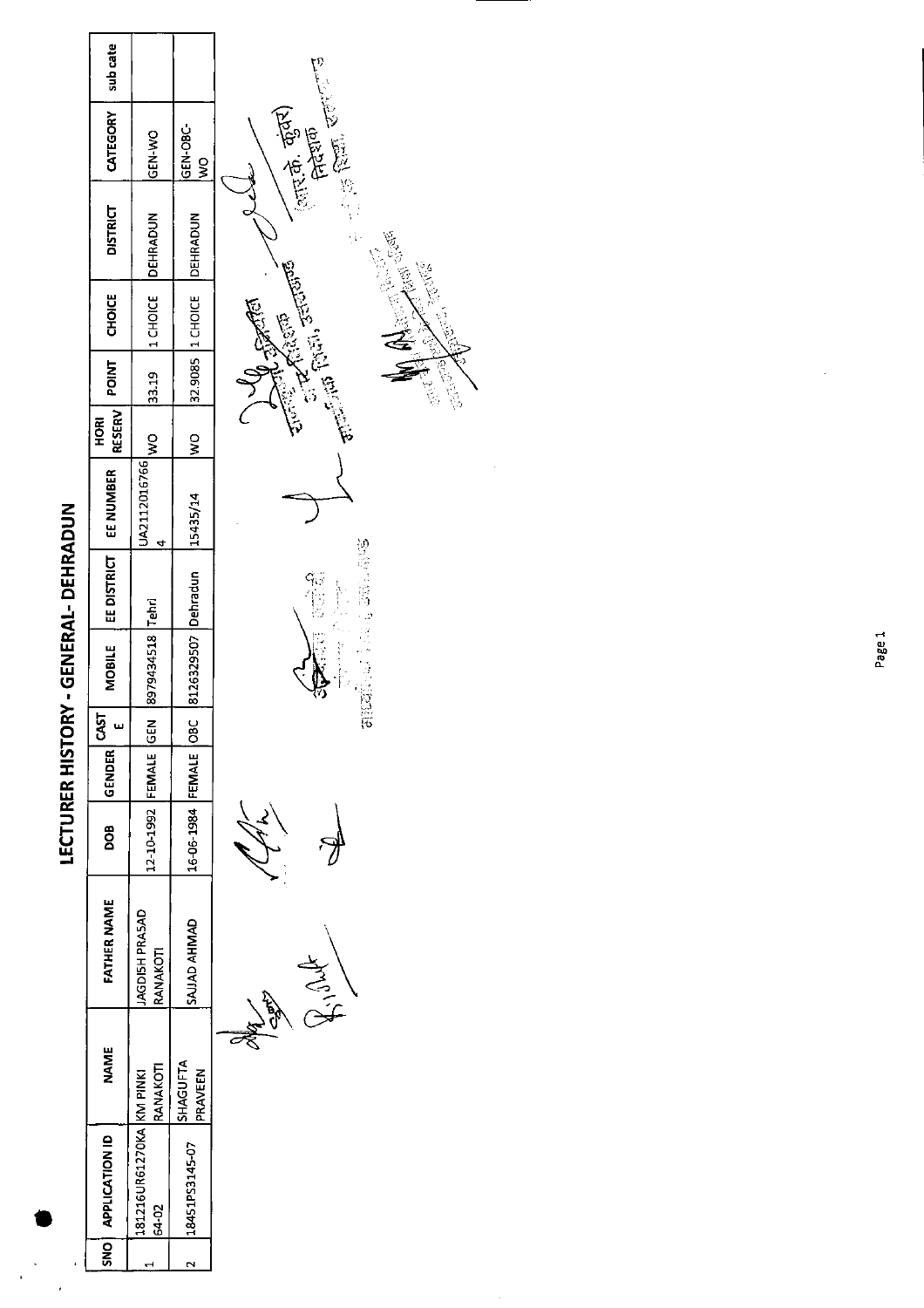## LECTURER HISTORY - GENERAL- HARIDWAR

| sub cate           |                                       |                                             |
|--------------------|---------------------------------------|---------------------------------------------|
| CATEGORY           | GEN-WO                                |                                             |
| <b>DISTRICT</b>    | <b>HARIDWAR</b>                       | (SITR-15, EERIE)<br>Maria Francisco Carrier |
| <b>CHOICE</b>      | 32.7675 2 CHOICE                      |                                             |
| RESERV POINT       |                                       |                                             |
| <b>ROK</b>         | ş                                     |                                             |
| EE NUMBER          | 8323/2011                             | <b>CONTROLLER BEEFING</b>                   |
| EE DISTRICT        |                                       |                                             |
| MOBILE             | 9410556707 Dehradun                   |                                             |
| 5<br>రే            |                                       |                                             |
| <b>GENDER</b>      |                                       |                                             |
| DOB                | 05-01-1987 FEMALE GEN                 |                                             |
| <b>FATHER NAME</b> | <b>ARVIND PRATAP</b><br>SINGH PARIHAR | ليدن<br>كأن<br>المجم<br>j)<br>D             |
| NAME               | PRAGYA SINGH<br>PARIHAR               |                                             |
| SNO APPLICATION ID | 188121P323P0-02                       |                                             |
|                    |                                       |                                             |

**ASSES** 

SALES DESCRIPTION OF

**TARNES**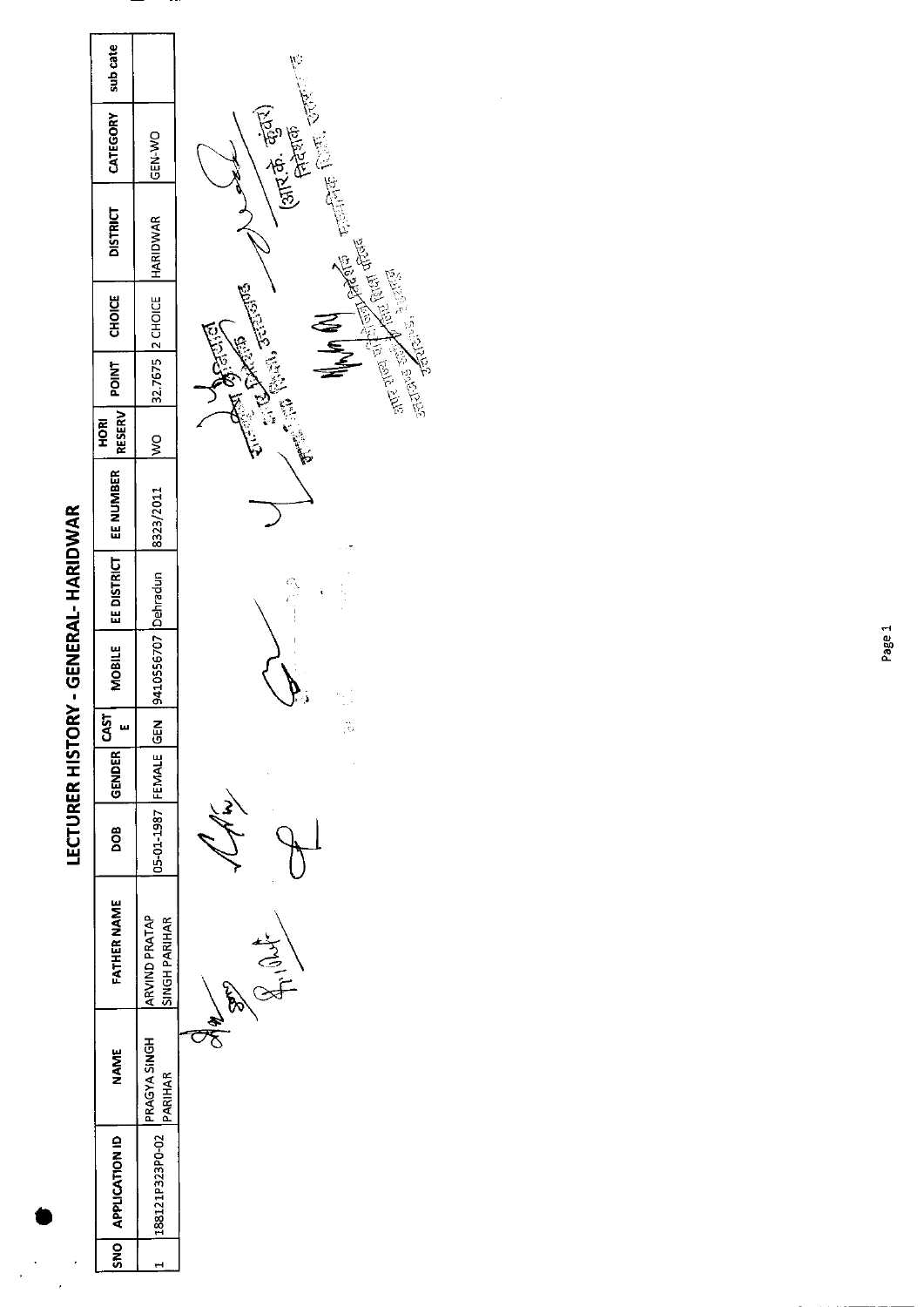| sub cate              |                                      |                               |                                      |                               |                                   |                           |                                                                                                                                                                                                                                                     |
|-----------------------|--------------------------------------|-------------------------------|--------------------------------------|-------------------------------|-----------------------------------|---------------------------|-----------------------------------------------------------------------------------------------------------------------------------------------------------------------------------------------------------------------------------------------------|
| CATEGORY              | <b>OR NJS</b>                        | $\tilde{a}$                   | GEN-WO                               | $\frac{2}{9}$                 | OBC-WO                            | <b>Expertised Company</b> | विदेशक                                                                                                                                                                                                                                              |
| <b>DISTRICT</b>       | NAINITAL                             | <b>NAINITAL</b>               | NAINITAL                             | <b>NAINITAL</b>               | NAINITAL                          | <b>NAINITAL</b>           | ( 国际)<br>and planet in the point of the control of the control of the control of the control of the control of the control of the control of the control of the control of the control of the control of the control of the control of<br>2012年1月1日 |
| <b>CHDICE</b>         | 11 CHOICE                            | 31.0375 1 CHOICE              | 1 CHOICE                             | 2 CHOICE                      | 11 CHOICE                         | 30.7835 1 CHOICE          | Jelanos, 2 cara<br>乏量                                                                                                                                                                                                                               |
| <b>TRID4</b>          | 32.0365                              |                               | 31.013                               | 30.9835                       | 30.836                            |                           |                                                                                                                                                                                                                                                     |
| RESERV<br><b>HORI</b> | š                                    |                               |                                      |                               | š                                 |                           |                                                                                                                                                                                                                                                     |
| EE NUMBER             | W352/15                              | 284/2013                      | UA/F/28/2008 WO                      | UA0122015T45<br>$\frac{8}{2}$ | 1002/13                           | 3881/2013                 | From Control 1                                                                                                                                                                                                                                      |
| <b>EE DISTRICT</b>    |                                      |                               | Nainital                             | Almora                        |                                   |                           |                                                                                                                                                                                                                                                     |
| <b>MDBILE</b>         | 9760827417 Nainital                  | 9761122122 Nainital           | 9410937591                           | 9627174817                    | 7252093625 Almora                 | 9012477934   Nainital     | 金石                                                                                                                                                                                                                                                  |
| S<br>ш                | $rac{2}{9}$                          | GEN                           | <b>SEN</b>                           | <b>SEN</b>                    | <b>Dac</b>                        | SC                        | is.<br>K                                                                                                                                                                                                                                            |
| GENDER                | FEMALE                               |                               |                                      |                               |                                   |                           |                                                                                                                                                                                                                                                     |
| <b>BOO</b>            | 23-07-1990                           | 06-07-1986 MALE               |                                      | 30-06-1988 MALE               |                                   | 22-07-1985 MALE           |                                                                                                                                                                                                                                                     |
| FATHER NAME           | <b>JAGMOHAN SINGH</b><br><b>NEGI</b> | NAVIN CHANDRA<br><b>INSOF</b> | BHAWANI DATT JOSHI 30-01-1980 FEMALE | NARYAN SINGH                  | MOHAMMAD AKHLAK 02-06-1988 FEMALE | <b>SHIV RAM ARYA</b>      |                                                                                                                                                                                                                                                     |
| <b>NAME</b>           | RANJANA NEGI                         | PRAMOD JOSHI                  | DR. KAVITA JOSHI                     | KISHOR SINGH                  | AYESHA PARVEEN                    | KAMLESH ARYA              |                                                                                                                                                                                                                                                     |
| <b>APPLICATION ID</b> | 1825W135R-06                         | 182211084P3-05                | 18UF2218AD008<br>S                   | 18U5201550KA204<br>317-01     | 1803PA0211-03                     | 18K23801813-01            |                                                                                                                                                                                                                                                     |
| SNO                   | ᆏ                                    | $\mathbf{\tilde{c}}$          | m                                    | 4                             | m                                 | S.                        |                                                                                                                                                                                                                                                     |

LECTURER HISTORY - GENERAL- NAINITAL

 $\ddot{\phantom{a}}$ 

Page 1

l,

 $\overline{\phantom{a}}$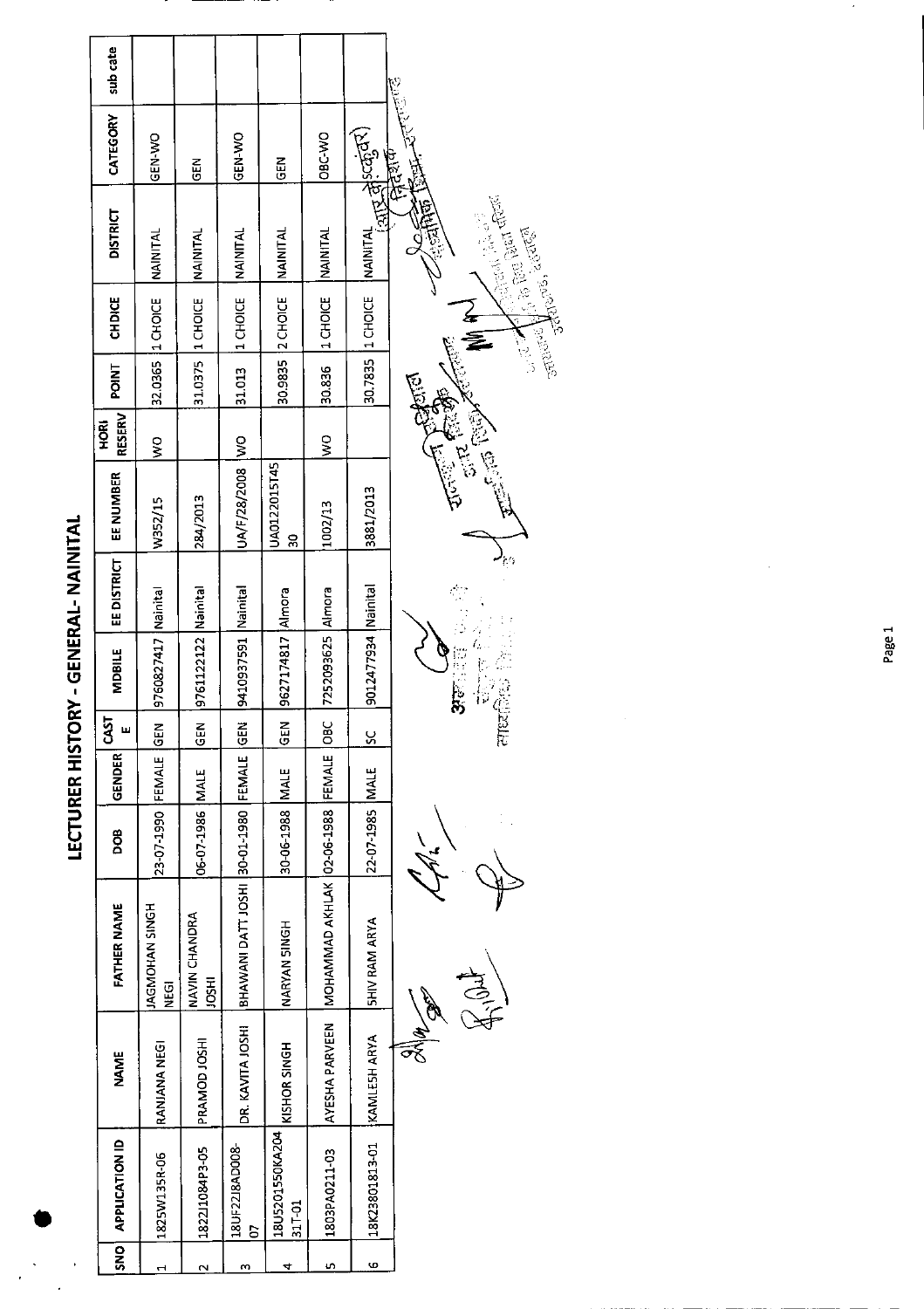| l      |
|--------|
|        |
|        |
|        |
|        |
|        |
|        |
| Ĺ      |
|        |
|        |
|        |
| l      |
|        |
|        |
|        |
|        |
|        |
|        |
|        |
|        |
| ï      |
|        |
|        |
| l<br>l |
|        |
|        |

|                       |                                      |                            |                                    |                             |                                        |                                  |                               |                                 |                               |                  |                           |                             |                                   |                               |                              |                           | ing<br>Sila                                                                                                                                                                                                                                                              |
|-----------------------|--------------------------------------|----------------------------|------------------------------------|-----------------------------|----------------------------------------|----------------------------------|-------------------------------|---------------------------------|-------------------------------|------------------|---------------------------|-----------------------------|-----------------------------------|-------------------------------|------------------------------|---------------------------|--------------------------------------------------------------------------------------------------------------------------------------------------------------------------------------------------------------------------------------------------------------------------|
| sub cate              |                                      |                            |                                    |                             |                                        |                                  |                               |                                 |                               |                  |                           |                             |                                   |                               |                              |                           | <b>Alle Sales Card Parts</b><br>उत्तराण <sup>ड़,</sup> देहराष्ट्री                                                                                                                                                                                                       |
| CATEGORY              | GEN-WO                               | GEN-SC                     | $rac{z}{\sigma}$                   | GEN                         | اناع<br>G                              | <b>GEN</b>                       | GEN-WO                        | GEN-SC                          | GEN-WO                        | <b>GEN</b>       | <b>GEN-WO</b>             | GEN-SC-WO                   | GEN-OBC-<br>$\mathop{\mathsf{S}}$ | ပ္ပ                           | ပ္တ                          | χ                         | €                                                                                                                                                                                                                                                                        |
| <b>DISTRICT</b>       | PAURI                                | PAURI                      | PAURI                              | PAURI                       | PAURI                                  | PAURI                            | PAURI                         | PAURI                           | PAURI                         | PAURI            | PAURI                     | PAURI                       | PAURI                             | PAURI                         | PAURI                        | PAURI                     | <b>The Principal Edge</b><br>From Principal Edge<br>From Principal Principal Principal Principal Principal Principal Principal Principal Principal Principal Principal Principal Principal Principal Principal Principal Principal Princi<br><b>STRID FORT</b><br>निदेशक |
| CHOICE                | 1 CHOICE                             | 1 CHOICE                   | CHOICE<br>$\overline{\phantom{0}}$ | CHOICE<br>$\mathbf{r}$      | CHOICE<br>$\mathbf{r}$                 | CHOICE<br>$\sim$                 | 1 CHOICE                      | <b>CHOICE</b><br>$\blacksquare$ | 1 CHOICE                      | 1 CHOICE         | CHOICE<br>Ġ               | 1 CHOICE                    | CHOICE<br>$\blacksquare$          | CHOICE<br>$\rightarrow$       | CHOICE<br>$\rightarrow$      | 2 CHOICE                  | $\frac{1}{2\pi}$ ( $\frac{1}{100}$ ( $\frac{1}{100}$ ( $\frac{1}{100}$ $\frac{1}{100}$ $\frac{1}{100}$ $\frac{1}{100}$                                                                                                                                                   |
| <b>POINT</b>          | 33.3735                              | 32.25                      | 31.858                             | 31.8055                     | 31.5185                                | 31.4205                          | 31.1425                       | 30.9445                         | 30.9235                       | 30.8425          | 30.613                    | 30.5975                     | 30.567                            | 30.3635                       | 30.246                       | 30.2085                   | A MARIA                                                                                                                                                                                                                                                                  |
| RESERV<br><b>ROH</b>  |                                      |                            |                                    |                             |                                        | ಕ                                | ş                             |                                 | $\sum_{i=1}^{n}$              |                  | S                         |                             |                                   |                               |                              |                           |                                                                                                                                                                                                                                                                          |
| EE NUMBER             | UA1912009102 WO                      | UA1522010031<br>29         | UA1522014116                       | UA1512013612                | UA1522013336                           | Apr-14                           | UA1512015114<br>$\frac{6}{2}$ | UA1512010183<br>$\infty$        | W-110/2013                    | 3528/2006        | UA2312016T70<br>g         | UA1512011925 WO             | UA1512014498 WO                   | UA1312009107<br>$\sim$        | UA1522018656                 | 2825/2007                 |                                                                                                                                                                                                                                                                          |
| EE DISTRICT           | Haridwar                             | Pauri                      | Pauri                              | Pauri                       | Pauri                                  | Rudraprayag                      | Pauri                         | Pauri                           | Haridwar                      | Pauri            | <b>Udham</b> S<br>Nagar   | Pauri                       | Pauri                             | Pauri                         | Pauri                        | Almora                    |                                                                                                                                                                                                                                                                          |
| <b>MOBILE</b>         | 533859168<br>r                       | 8859863155                 | 639485858<br>თ,                    | 9758938142                  | 9639283918                             | 579131136<br>↖                   | 8979648394                    | 9675270435                      | 7060339266                    | 997976736        | 8938939800                | 9759921626                  | 9917846731                        | 9639776243                    | 8958434945                   | 7500337723                | Page 1                                                                                                                                                                                                                                                                   |
| <b>CAST</b><br>ш      | $\tilde{E}$                          | ပ္တ                        | $rac{1}{\sqrt{2}}$                 | GEN                         | <b>GEN</b>                             | <b>GEN</b>                       | <b>GEN</b>                    | X                               | <b>GEN</b>                    | $\overline{G}$   | $\tilde{E}$               | ပ္တ                         | OBC                               | ႕                             | ပ္တ                          | Χ                         |                                                                                                                                                                                                                                                                          |
| GENDER                | FEMALE                               | <b>MALE</b>                | MALE                               | MALE                        | MALE                                   | MALE                             | FEMALE                        | <b>MALE</b>                     | FEMALE                        | <b>MALE</b>      | FEMALE                    | FEMALE                      | FEMALE                            | <b>MALE</b>                   | <b>MALE</b>                  | <b>MALE</b>               |                                                                                                                                                                                                                                                                          |
| 800                   | 08-07-1990                           | 07-06-1991                 | 28-02-1982                         | 20-09-1989                  | 05-03-1989                             | 04-02-1984                       | 02-08-1978                    | 01-07-1991                      | 25-10-1987                    | 06-02-1986       | 25-07-1989                | 18-09-1976                  | 30-06-1979                        | 22-05-1988                    | 10-04-1990                   | 29-01-1982                |                                                                                                                                                                                                                                                                          |
| FATHER NAME           | <b>DINESH KUMAR</b><br><b>BAJPAI</b> | ARJUN KUMAR                | RAM PRASAD<br><b>GHILDIYAL</b>     | K.L. NAUTIYAL               | MANGAL SINGH                           | TRILOCHAN PRASAD<br><b>DIMRI</b> | <b>BHAROSHA NAND</b>          | GANESH SINGH                    | <b>SHYAM BHROSAY</b>          | SOHAN SINGH NEGI | PRAVIR BRAHAM             | JAGDISH CHANDER             | <b>BAM DEV PRASAD</b>             | <b>VEER SINGH</b>             | SURENDRA LAL                 | <b>GOPAL RAM ARYA</b>     | Article                                                                                                                                                                                                                                                                  |
| <b>NAME</b>           | ANAMIKA BAJPAI                       | KAMALIEET SINGH            | <b>VIJAY KUMAR</b>                 | VIPIN NAUTIYAL              | SINGH                                  | ABHINAV DIMRI                    | SARITA DOBHAL                 | RAHUL SINGH                     | POOJA BHARTI                  | SUDHANSHU NEGI   | MONIKA BRAHAM             | <b>IVOTI DEVI</b>           | SHASHI DEVI PANT                  | SANDEEP KUMAR<br><b>SINGH</b> | AJAY KUMAR                   | DAYAVARDHAN<br>SINGH ARYA |                                                                                                                                                                                                                                                                          |
| <b>APPLICATION ID</b> | 182B0909A12UA01<br>$1 - 09$          | 1800719521S1KU3<br>0.42 01 | 181110U22615AKV<br>$4-02$          | 183AVN252U0116<br>$11 - 01$ | 183A62323SU0S11 SHIVCHARAN<br>$5 - 24$ | 184DA041-01                      | 18505U1413615D2<br>11A-01     | 181R8511U12A080<br>$3-02$       | 18PW111B0230-<br>$\mathsf{a}$ | 186200B325NS-03  | 18B123TU90207M<br>A061-02 | 18210D591U251JA<br>$1 - 03$ | 189P18S11204A5U<br>4-07           | 18501A052130913<br>7U-03      | 18K286155AAU762<br>$01 - 01$ | 1B52220A70D8-02           |                                                                                                                                                                                                                                                                          |
| $\frac{1}{2}$         | Н                                    | $\sim$                     | m                                  | 4                           | m                                      | Φ                                | r                             | $\infty$                        | o,                            | $\mathbf{c}$     | $\Xi$                     | $\overline{12}$             | $\mathbf{a}$                      | 24                            | $\frac{15}{2}$               | 16                        |                                                                                                                                                                                                                                                                          |

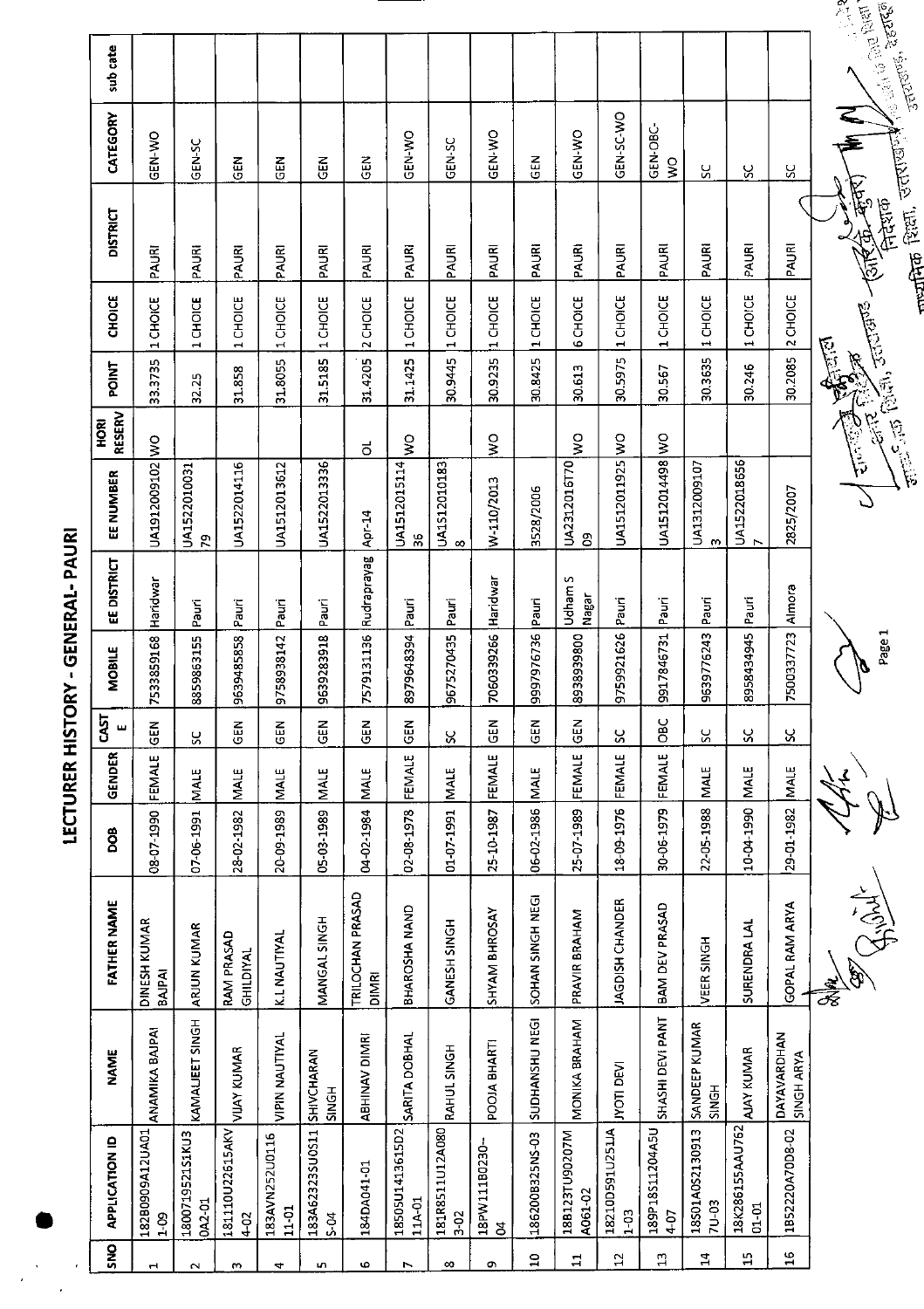| <b>ONS</b>      | <b>APPLICATION ID</b>              | <b>NAME</b>                         | FATHER NAME                    | DOB             | <b>GENDER</b> | CAST<br>ш     | <b>MOBILE</b>       | EE DISTRICT | EE NUMBER                              | <b>RESERV</b><br>HORI     | <b>POINT</b> | <b>CHOICE</b>              | <b>DISTRICT</b>                                                                                                                                                                                                                        | CATEGORY     | sub cate |
|-----------------|------------------------------------|-------------------------------------|--------------------------------|-----------------|---------------|---------------|---------------------|-------------|----------------------------------------|---------------------------|--------------|----------------------------|----------------------------------------------------------------------------------------------------------------------------------------------------------------------------------------------------------------------------------------|--------------|----------|
| H               | 181U21339B11A50 BHUPENDRA<br>68-01 | BHANDARI                            | MAHAVEER SINGH<br>BHANDARI     | 09-07-1988      | <b>MALE</b>   | ăO            | 8126265506 Pauri    |             | UA1512013193<br>Ю                      |                           | 29.568       | 1 CHOICE                   | PAURI                                                                                                                                                                                                                                  | <b>DEC</b>   |          |
| $\frac{8}{16}$  | 18215ADA01U401-ASHEESH<br>ន        | DHAUNDIYAL                          | PREM DHAUNDIYAL                | 01-07-1988      | <b>MALE</b>   | OBC           | 9758448159          | Pauri       | UA15120104                             |                           | 29.3415      | 1 CHOICE                   | PAURI                                                                                                                                                                                                                                  | ă            |          |
| $\frac{9}{1}$   | 18035114A03PU72<br>$1-03$          | PREMIATA                            | <b>RKSHAH</b>                  | 27-08-1986      | FEMALE        | $\frac{0}{2}$ | 9760154267 Pauri    |             | UA1512017343<br>0                      | $\frac{1}{2}$             | 29.2225      | 1 CHOICE                   | PAURI                                                                                                                                                                                                                                  | <b>OW-JS</b> |          |
| $\overline{20}$ | 18A20490D08631U<br>$1 - 02$        | DHANPA KOHALI                       | <b>GOPAL RAM KOHALI</b>        | 16-06-1986      | FEMALE        | $\frac{5}{2}$ | 9690781978          | Chamoli     | UA0312018690<br>4                      | $\mathsf{S}^{\mathsf{O}}$ | 29.0395      | 2 CHOICE                   | PAURI                                                                                                                                                                                                                                  | OW-25        |          |
| $\mathbf{z}$    | 18111JA612-01                      | <b>JYOTI ADHIKARI</b>               | NANDAN SINGH                   | 10-04-1986      | FEMALE        | OBC           | 8954945746          | Almora      | 1162/11                                | Ş                         | 28.0015      | <b>SCHOICE</b>             | PAURI                                                                                                                                                                                                                                  | OBC-WO       |          |
| 22              | 18-41M4521SV-<br>$\overline{a}$    | SHALINI VERMA                       | HARISH LAL VERMA               | 01-07-1988      | FEMALE        | OBC           | 9917691534 Almora   |             | M-1445/12                              | Ş                         | 25.604       | 12 CHOICE                  | PAURI                                                                                                                                                                                                                                  | OBC-WO       |          |
| 23              | 18790B361S2U1A1<br>08-01           | BUENDRA SINGH                       | RAJPAL SINGH                   | 10-08-1991 MALE |               | <b>GEN</b>    | 8979893418 Haridwar |             | UA0912017136<br>8                      | $\overline{O}$            | 20996        | 1 CHOICE                   | PAURI                                                                                                                                                                                                                                  | M30          | ಠ        |
| $\mathbf{z}$    | 18M2J4140221-05                    | MANISHA JOSHI                       | SHYAM DUTT JOSHI               | 28-08-1992      | FEMALE        | 5             | 7895215873          | Dehradun    | 2241/2014                              | Ş                         | 20.247       | 3 CHOICE                   | PAURI                                                                                                                                                                                                                                  | ST-WO        |          |
| 25              | 18312K2780B-01                     | <b>KALPIT KUMAR</b><br><b>BISHT</b> | MEHARWAN SINGH<br><b>BISHT</b> | 0701-1974       | <b>INALE</b>  | $\tilde{5}$   | 8477937564          | Pauri       | 238/2017                               | Σ                         | 17553        | 1 CHOICE                   | PAURI                                                                                                                                                                                                                                  | ER<br>5      | 낒        |
| 26              | 182A2U865131B01<br>$1 - 04$        | SANGEETA BISHT                      | GODHAN SINGH BISHT 01-07-1992  |                 | FEMALE        | <b>CEN</b>    | 7351685554 Nainital |             | UA1212018613 DFF, WO 17.5175 10 CHOICE |                           |              |                            | PAURI                                                                                                                                                                                                                                  | こと<br>この     | Ĕ        |
|                 |                                    |                                     |                                |                 |               |               |                     |             |                                        |                           |              | <b>CONTRACTORY SECTION</b> | <b>REAT REAT REAT</b>                                                                                                                                                                                                                  |              |          |
|                 |                                    |                                     | His site                       |                 |               |               |                     |             |                                        |                           |              |                            | <b>2019 1929 Page 100 Page 100 Page 100 Page 100 Page 100 Page 100 Page 100 Page 100 Page 100 Page 100 Page 100 P</b><br>Page 100 Page 100 Page 100 Page 100 Page 100 Page 100 Page 100 Page 100 Page 100 Page 100 Page 100 Page 100 P |              |          |
|                 |                                    |                                     |                                |                 |               |               |                     |             |                                        |                           |              |                            |                                                                                                                                                                                                                                        |              |          |

LECTURER HISTORY - GENERAL- PAURI

 $\ddot{\phantom{0}}$ 

 $\overline{a}$ 

 $\cdot$ 

 $\ddot{\phantom{0}}$ 

Page 2

 $\equiv$ 

रे<br>ब्र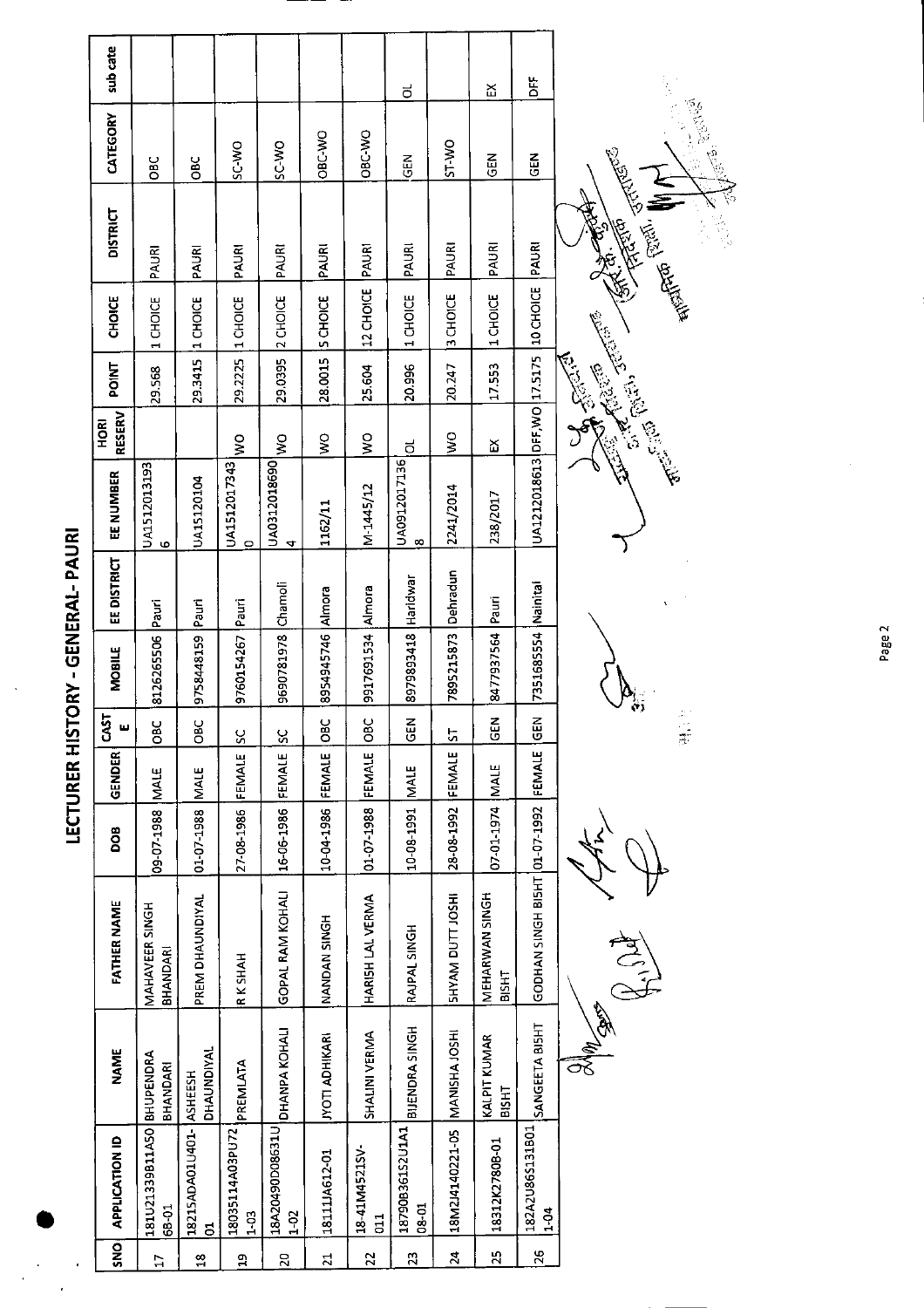| उत्तराण्ड, देहराध् <sup>त</sup><br>≤<br>GEN-ST-WO<br>GEN-SC-WO<br>GEN-OBC-<br>GEN-OBC-<br>GEN-OBC-<br>€<br>GEN-WO<br>OBC-WO<br>GEN-WO<br><b>Contractor</b><br>GEN-SC<br>SC-WO<br><b>AB</b><br><b>GEN</b><br>GEN<br>GEN<br><b>GEN</b><br>$\mathsf{S}^{\mathsf{O}}$<br>$\mathbf{S}$<br>$\mathsf{S}^{\mathsf{O}}$<br>X<br>PITHORAGARH<br>PITHORAGARH<br>PITHORAGARH<br>PITHORAGARH<br>PITHORAGARH<br>PITHORAGARH<br>PITHORAGARH<br>PITHORAGARH<br>PITHORAGARH<br>PITHORAGARH<br>PITHORAGARH<br>PITHORAGARH<br>PITHORAGARH<br>PITHORAGARH<br>PITHORAGARH<br>PITHORAGARH<br>ļچ<br>ا<br><b>BASED</b><br><b>The Little Scient .</b><br>Kalik di.<br><b>CHOICE</b><br>1 CHOICE<br>CHOICE<br>CHOICE<br>1 CHOICE<br>CHOICE<br><b>CHOICE</b><br>CHOICE<br>CHOICE<br>1 CHOICE<br><b>CHOICE</b><br>CHOICE<br>CHOICE<br>CHOICE<br>CHOICE<br>1 CHOICE<br><b>Court, and Difference</b><br>$\mathbf{H}$<br>$\blacksquare$<br>$\mathbf{r}$<br>$\blacksquare$<br>$\blacksquare$<br>$\blacksquare$<br>$\sim$<br>H<br>1<br>$\mathbf{H}$<br>$\overline{\phantom{a}}$<br>$\mathbf{H}$<br><b>CONSTRUCTION</b><br>31.5645<br>31,3505<br>31.1645<br>30.2065<br>31.7715<br>30.9005<br>30.8365<br>30.8175<br>30.7095<br>32.419<br>31.125<br>30.874<br>30.848<br>30.348<br>31.162<br>30.801<br><b>Collage</b><br>ş<br>$\mathsf{S}$<br>$\mathsf{S}^{\mathsf{O}}$<br>$\mathsf{S}^{\mathsf{O}}$<br>$\mathsf{S}^{\mathsf{O}}$<br>$\mathsf{S}^{\mathsf{O}}$<br>$\mathsf{S}^{\mathsf{O}}$<br>ş<br>ş<br>$\left  \begin{array}{c} \mathtt{UA112018828} \end{array} \right _2$<br>$\begin{array}{c} \begin{array}{c} \begin{array}{c} \end{array} \\ \begin{array}{c} \end{array} \\ \begin{array}{c} \end{array} \end{array} \end{array}$<br>$\left  \frac{\text{UAA12018843}}{1} \right $<br>UA1412015525<br>UA1412016233<br>2<br>F/2469/2013<br>W/976/2010<br>W/2898/12<br>M/2556/10<br>M/3472/10<br>M/3425/13<br>5332/09<br>2973/14<br>3033/12<br>2760/12<br>46/014<br><b>LC</b><br>Pithoragarh<br>Pithoragarh<br>Pithoragarh<br>Pithoragarh<br>Pithoragarh<br>Pithoragarh<br>Pithoragarh<br>Pithoragarh<br>Pithoragarh<br>Pithoragarh<br>Pithoragarh<br>Pithoragarh<br>Pithoragarh<br>Pithoragarh<br>Pithoragarh<br>Almora<br>9456557096<br>9410590280<br>9410740060<br>8449182566<br>8393813999<br>9456780040<br>9758290912<br>9719862421<br>Page 1<br>7500545955<br>7500120868<br>9568337702<br>8755936842<br>9568156192<br>7302251525<br>9634828397<br>8859755051<br>OBC<br><b>GEN</b><br><b>OBC</b><br>OBC<br>GEN<br>GEN<br><b>OBC</b><br><b>GEN</b><br>$rac{z}{G}$<br>GEN<br>EN<br>9<br>ჯ<br>ပ္တ<br>ပ္တ<br>ပ္တ<br>৮<br><b>FEMALE</b><br>FEMALE<br>FEMALE<br><b>FEMALE</b><br>FEMALE<br>FEMALE<br>FEMALE<br>FEMALE<br>FEMALE<br><b>NALE</b><br><b>MALE</b><br><b>MALE</b><br><b>MALE</b><br><b>NALE</b><br><b>MALE</b><br><b>MALE</b><br>15-06-1990<br>24-06-1986<br>07-06-1988<br>13-06-1986<br>06-09-1986<br>13-11-1988<br>21-07-1989<br>08-06-1990<br>22-05-1989<br>15-06-1989<br>29-07-1989<br>01-07-1988<br>19-08-1984<br>17-07-1983<br>15-09-1989<br>01.07.1991<br>VIDYA SAGAR PANDE<br><b>VINOD KUMAR JOSHI</b><br>MAYA PRASAD PANT<br>RAJENDRA CHAWLA<br>BASANT LAL VERMA<br>HEM CHANDRA GIRI<br>BHUPENDRA SINGH<br>KAUSTUBHANAND<br>HIRA SINGH DANU<br>BAHADUR SINGH<br>MOHAN SINGH<br>DIVAN SINGH<br>KISHAN NATH<br>New Road My<br>KISHAN RAM<br><b>BISHAN RAM</b><br>TRILOK RAM<br>GOSWAMI<br>MOURA<br><b>BISHT</b><br><b>IHSOL</b><br>MAHENDRA SINGH<br><b>SIKANDER SINGH</b><br><b>INQTI GOSWAMI</b><br>KAMAL KISHORE<br>SANJAY KUMAR<br>SUNIL CHAWLA<br><b>GAYATRI DANU</b><br><b>VINEETA PATNI</b><br>AA5HA VERMA<br>VIMAL KUMAR<br>HARSHA JOSHI<br>GOKUL SINGH<br>MEERA NATH<br>RAJESHWARI<br>GWASIKOTI<br>PRIYANKA<br>MOURA<br>DEEPA<br><b>IRSOL</b><br><b>BISHT</b><br>PANT<br>1892JG76W001-01<br>1894A21U7V70181<br>1814A1UB1083PV2<br>18631134KJA02U1<br>18G5510M2U2415<br>181A4U1022D8G2<br>1827M130R4G-01<br>18135S3K42M-01<br>182169342FP0-01<br>1888H912J2W-03<br>1802655MM1-02<br>18612087M2-01<br>183332C10S-01<br>1893D7241-01<br>181V4046P-01<br>185239530-01<br>A15-01<br>818-01<br>54-05<br>22-01<br>41-02<br>$\mathbb{Z}$<br>$\mathbf{r}$<br>$\mathfrak{a}$<br>$\Xi$<br>$\Xi$<br>$\mathbf{r}$<br>$\mathbf{r}$<br>Ю<br>œ<br>o,<br>w<br>n,<br>$\mathbf{\mathbf{\mathsf{H}}}$<br>$\sim$<br>4<br>$\overline{ }$ | š | <b>APPLICATION ID</b> | <b>NAME</b> | FATHER NAME | <b>800</b> | GENDER | <b>CAST</b><br>ш | MOBILE | EE DISTRICT | EE NUMBER | <b>RESERV</b><br>HORI | POINT | CHOICE | <b>DISTRICT</b> | CATEGORY | sub cate |
|---------------------------------------------------------------------------------------------------------------------------------------------------------------------------------------------------------------------------------------------------------------------------------------------------------------------------------------------------------------------------------------------------------------------------------------------------------------------------------------------------------------------------------------------------------------------------------------------------------------------------------------------------------------------------------------------------------------------------------------------------------------------------------------------------------------------------------------------------------------------------------------------------------------------------------------------------------------------------------------------------------------------------------------------------------------------------------------------------------------------------------------------------------------------------------------------------------------------------------------------------------------------------------------------------------------------------------------------------------------------------------------------------------------------------------------------------------------------------------------------------------------------------------------------------------------------------------------------------------------------------------------------------------------------------------------------------------------------------------------------------------------------------------------------------------------------------------------------------------------------------------------------------------------------------------------------------------------------------------------------------------------------------------------------------------------------------------------------------------------------------------------------------------------------------------------------------------------------------------------------------------------------------------------------------------------------------------------------------------------------------------------------------------------------------------------------------------------------------------------------------------------------------------------------------------------------------------------------------------------------------------------------------------------------------------------------------------------------------------------------------------------------------------------------------------------------------------------------------------------------------------------------------------------------------------------------------------------------------------------------------------------------------------------------------------------------------------------------------------------------------------------------------------------------------------------------------------------------------------------------------------------------------------------------------------------------------------------------------------------------------------------------------------------------------------------------------------------------------------------------------------------------------------------------------------------------------------------------------------------------------------------------------------------------------------------------------------------------------------------------------------------------------------------------------------------------------------------------------------------------------------------------------------------------------------------------------------------------------------------------------------------------------------------------------------------------------------------------------------------------------------------------------------------------------------------------------------------------------------------------------------------------------------------------------------------|---|-----------------------|-------------|-------------|------------|--------|------------------|--------|-------------|-----------|-----------------------|-------|--------|-----------------|----------|----------|
|                                                                                                                                                                                                                                                                                                                                                                                                                                                                                                                                                                                                                                                                                                                                                                                                                                                                                                                                                                                                                                                                                                                                                                                                                                                                                                                                                                                                                                                                                                                                                                                                                                                                                                                                                                                                                                                                                                                                                                                                                                                                                                                                                                                                                                                                                                                                                                                                                                                                                                                                                                                                                                                                                                                                                                                                                                                                                                                                                                                                                                                                                                                                                                                                                                                                                                                                                                                                                                                                                                                                                                                                                                                                                                                                                                                                                                                                                                                                                                                                                                                                                                                                                                                                                                                                                                               |   |                       |             |             |            |        |                  |        |             |           |                       |       |        |                 |          |          |
|                                                                                                                                                                                                                                                                                                                                                                                                                                                                                                                                                                                                                                                                                                                                                                                                                                                                                                                                                                                                                                                                                                                                                                                                                                                                                                                                                                                                                                                                                                                                                                                                                                                                                                                                                                                                                                                                                                                                                                                                                                                                                                                                                                                                                                                                                                                                                                                                                                                                                                                                                                                                                                                                                                                                                                                                                                                                                                                                                                                                                                                                                                                                                                                                                                                                                                                                                                                                                                                                                                                                                                                                                                                                                                                                                                                                                                                                                                                                                                                                                                                                                                                                                                                                                                                                                                               |   |                       |             |             |            |        |                  |        |             |           |                       |       |        |                 |          |          |
|                                                                                                                                                                                                                                                                                                                                                                                                                                                                                                                                                                                                                                                                                                                                                                                                                                                                                                                                                                                                                                                                                                                                                                                                                                                                                                                                                                                                                                                                                                                                                                                                                                                                                                                                                                                                                                                                                                                                                                                                                                                                                                                                                                                                                                                                                                                                                                                                                                                                                                                                                                                                                                                                                                                                                                                                                                                                                                                                                                                                                                                                                                                                                                                                                                                                                                                                                                                                                                                                                                                                                                                                                                                                                                                                                                                                                                                                                                                                                                                                                                                                                                                                                                                                                                                                                                               |   |                       |             |             |            |        |                  |        |             |           |                       |       |        |                 |          |          |
|                                                                                                                                                                                                                                                                                                                                                                                                                                                                                                                                                                                                                                                                                                                                                                                                                                                                                                                                                                                                                                                                                                                                                                                                                                                                                                                                                                                                                                                                                                                                                                                                                                                                                                                                                                                                                                                                                                                                                                                                                                                                                                                                                                                                                                                                                                                                                                                                                                                                                                                                                                                                                                                                                                                                                                                                                                                                                                                                                                                                                                                                                                                                                                                                                                                                                                                                                                                                                                                                                                                                                                                                                                                                                                                                                                                                                                                                                                                                                                                                                                                                                                                                                                                                                                                                                                               |   |                       |             |             |            |        |                  |        |             |           |                       |       |        |                 |          |          |
|                                                                                                                                                                                                                                                                                                                                                                                                                                                                                                                                                                                                                                                                                                                                                                                                                                                                                                                                                                                                                                                                                                                                                                                                                                                                                                                                                                                                                                                                                                                                                                                                                                                                                                                                                                                                                                                                                                                                                                                                                                                                                                                                                                                                                                                                                                                                                                                                                                                                                                                                                                                                                                                                                                                                                                                                                                                                                                                                                                                                                                                                                                                                                                                                                                                                                                                                                                                                                                                                                                                                                                                                                                                                                                                                                                                                                                                                                                                                                                                                                                                                                                                                                                                                                                                                                                               |   |                       |             |             |            |        |                  |        |             |           |                       |       |        |                 |          |          |
|                                                                                                                                                                                                                                                                                                                                                                                                                                                                                                                                                                                                                                                                                                                                                                                                                                                                                                                                                                                                                                                                                                                                                                                                                                                                                                                                                                                                                                                                                                                                                                                                                                                                                                                                                                                                                                                                                                                                                                                                                                                                                                                                                                                                                                                                                                                                                                                                                                                                                                                                                                                                                                                                                                                                                                                                                                                                                                                                                                                                                                                                                                                                                                                                                                                                                                                                                                                                                                                                                                                                                                                                                                                                                                                                                                                                                                                                                                                                                                                                                                                                                                                                                                                                                                                                                                               |   |                       |             |             |            |        |                  |        |             |           |                       |       |        |                 |          |          |
|                                                                                                                                                                                                                                                                                                                                                                                                                                                                                                                                                                                                                                                                                                                                                                                                                                                                                                                                                                                                                                                                                                                                                                                                                                                                                                                                                                                                                                                                                                                                                                                                                                                                                                                                                                                                                                                                                                                                                                                                                                                                                                                                                                                                                                                                                                                                                                                                                                                                                                                                                                                                                                                                                                                                                                                                                                                                                                                                                                                                                                                                                                                                                                                                                                                                                                                                                                                                                                                                                                                                                                                                                                                                                                                                                                                                                                                                                                                                                                                                                                                                                                                                                                                                                                                                                                               |   |                       |             |             |            |        |                  |        |             |           |                       |       |        |                 |          |          |
|                                                                                                                                                                                                                                                                                                                                                                                                                                                                                                                                                                                                                                                                                                                                                                                                                                                                                                                                                                                                                                                                                                                                                                                                                                                                                                                                                                                                                                                                                                                                                                                                                                                                                                                                                                                                                                                                                                                                                                                                                                                                                                                                                                                                                                                                                                                                                                                                                                                                                                                                                                                                                                                                                                                                                                                                                                                                                                                                                                                                                                                                                                                                                                                                                                                                                                                                                                                                                                                                                                                                                                                                                                                                                                                                                                                                                                                                                                                                                                                                                                                                                                                                                                                                                                                                                                               |   |                       |             |             |            |        |                  |        |             |           |                       |       |        |                 |          |          |
|                                                                                                                                                                                                                                                                                                                                                                                                                                                                                                                                                                                                                                                                                                                                                                                                                                                                                                                                                                                                                                                                                                                                                                                                                                                                                                                                                                                                                                                                                                                                                                                                                                                                                                                                                                                                                                                                                                                                                                                                                                                                                                                                                                                                                                                                                                                                                                                                                                                                                                                                                                                                                                                                                                                                                                                                                                                                                                                                                                                                                                                                                                                                                                                                                                                                                                                                                                                                                                                                                                                                                                                                                                                                                                                                                                                                                                                                                                                                                                                                                                                                                                                                                                                                                                                                                                               |   |                       |             |             |            |        |                  |        |             |           |                       |       |        |                 |          |          |
|                                                                                                                                                                                                                                                                                                                                                                                                                                                                                                                                                                                                                                                                                                                                                                                                                                                                                                                                                                                                                                                                                                                                                                                                                                                                                                                                                                                                                                                                                                                                                                                                                                                                                                                                                                                                                                                                                                                                                                                                                                                                                                                                                                                                                                                                                                                                                                                                                                                                                                                                                                                                                                                                                                                                                                                                                                                                                                                                                                                                                                                                                                                                                                                                                                                                                                                                                                                                                                                                                                                                                                                                                                                                                                                                                                                                                                                                                                                                                                                                                                                                                                                                                                                                                                                                                                               |   |                       |             |             |            |        |                  |        |             |           |                       |       |        |                 |          |          |
|                                                                                                                                                                                                                                                                                                                                                                                                                                                                                                                                                                                                                                                                                                                                                                                                                                                                                                                                                                                                                                                                                                                                                                                                                                                                                                                                                                                                                                                                                                                                                                                                                                                                                                                                                                                                                                                                                                                                                                                                                                                                                                                                                                                                                                                                                                                                                                                                                                                                                                                                                                                                                                                                                                                                                                                                                                                                                                                                                                                                                                                                                                                                                                                                                                                                                                                                                                                                                                                                                                                                                                                                                                                                                                                                                                                                                                                                                                                                                                                                                                                                                                                                                                                                                                                                                                               |   |                       |             |             |            |        |                  |        |             |           |                       |       |        |                 |          |          |
|                                                                                                                                                                                                                                                                                                                                                                                                                                                                                                                                                                                                                                                                                                                                                                                                                                                                                                                                                                                                                                                                                                                                                                                                                                                                                                                                                                                                                                                                                                                                                                                                                                                                                                                                                                                                                                                                                                                                                                                                                                                                                                                                                                                                                                                                                                                                                                                                                                                                                                                                                                                                                                                                                                                                                                                                                                                                                                                                                                                                                                                                                                                                                                                                                                                                                                                                                                                                                                                                                                                                                                                                                                                                                                                                                                                                                                                                                                                                                                                                                                                                                                                                                                                                                                                                                                               |   |                       |             |             |            |        |                  |        |             |           |                       |       |        |                 |          |          |
|                                                                                                                                                                                                                                                                                                                                                                                                                                                                                                                                                                                                                                                                                                                                                                                                                                                                                                                                                                                                                                                                                                                                                                                                                                                                                                                                                                                                                                                                                                                                                                                                                                                                                                                                                                                                                                                                                                                                                                                                                                                                                                                                                                                                                                                                                                                                                                                                                                                                                                                                                                                                                                                                                                                                                                                                                                                                                                                                                                                                                                                                                                                                                                                                                                                                                                                                                                                                                                                                                                                                                                                                                                                                                                                                                                                                                                                                                                                                                                                                                                                                                                                                                                                                                                                                                                               |   |                       |             |             |            |        |                  |        |             |           |                       |       |        |                 |          |          |
|                                                                                                                                                                                                                                                                                                                                                                                                                                                                                                                                                                                                                                                                                                                                                                                                                                                                                                                                                                                                                                                                                                                                                                                                                                                                                                                                                                                                                                                                                                                                                                                                                                                                                                                                                                                                                                                                                                                                                                                                                                                                                                                                                                                                                                                                                                                                                                                                                                                                                                                                                                                                                                                                                                                                                                                                                                                                                                                                                                                                                                                                                                                                                                                                                                                                                                                                                                                                                                                                                                                                                                                                                                                                                                                                                                                                                                                                                                                                                                                                                                                                                                                                                                                                                                                                                                               |   |                       |             |             |            |        |                  |        |             |           |                       |       |        |                 |          |          |
|                                                                                                                                                                                                                                                                                                                                                                                                                                                                                                                                                                                                                                                                                                                                                                                                                                                                                                                                                                                                                                                                                                                                                                                                                                                                                                                                                                                                                                                                                                                                                                                                                                                                                                                                                                                                                                                                                                                                                                                                                                                                                                                                                                                                                                                                                                                                                                                                                                                                                                                                                                                                                                                                                                                                                                                                                                                                                                                                                                                                                                                                                                                                                                                                                                                                                                                                                                                                                                                                                                                                                                                                                                                                                                                                                                                                                                                                                                                                                                                                                                                                                                                                                                                                                                                                                                               |   |                       |             |             |            |        |                  |        |             |           |                       |       |        |                 |          |          |
|                                                                                                                                                                                                                                                                                                                                                                                                                                                                                                                                                                                                                                                                                                                                                                                                                                                                                                                                                                                                                                                                                                                                                                                                                                                                                                                                                                                                                                                                                                                                                                                                                                                                                                                                                                                                                                                                                                                                                                                                                                                                                                                                                                                                                                                                                                                                                                                                                                                                                                                                                                                                                                                                                                                                                                                                                                                                                                                                                                                                                                                                                                                                                                                                                                                                                                                                                                                                                                                                                                                                                                                                                                                                                                                                                                                                                                                                                                                                                                                                                                                                                                                                                                                                                                                                                                               |   |                       |             |             |            |        |                  |        |             |           |                       |       |        |                 |          |          |
|                                                                                                                                                                                                                                                                                                                                                                                                                                                                                                                                                                                                                                                                                                                                                                                                                                                                                                                                                                                                                                                                                                                                                                                                                                                                                                                                                                                                                                                                                                                                                                                                                                                                                                                                                                                                                                                                                                                                                                                                                                                                                                                                                                                                                                                                                                                                                                                                                                                                                                                                                                                                                                                                                                                                                                                                                                                                                                                                                                                                                                                                                                                                                                                                                                                                                                                                                                                                                                                                                                                                                                                                                                                                                                                                                                                                                                                                                                                                                                                                                                                                                                                                                                                                                                                                                                               |   |                       |             |             |            |        |                  |        |             |           |                       |       |        |                 |          |          |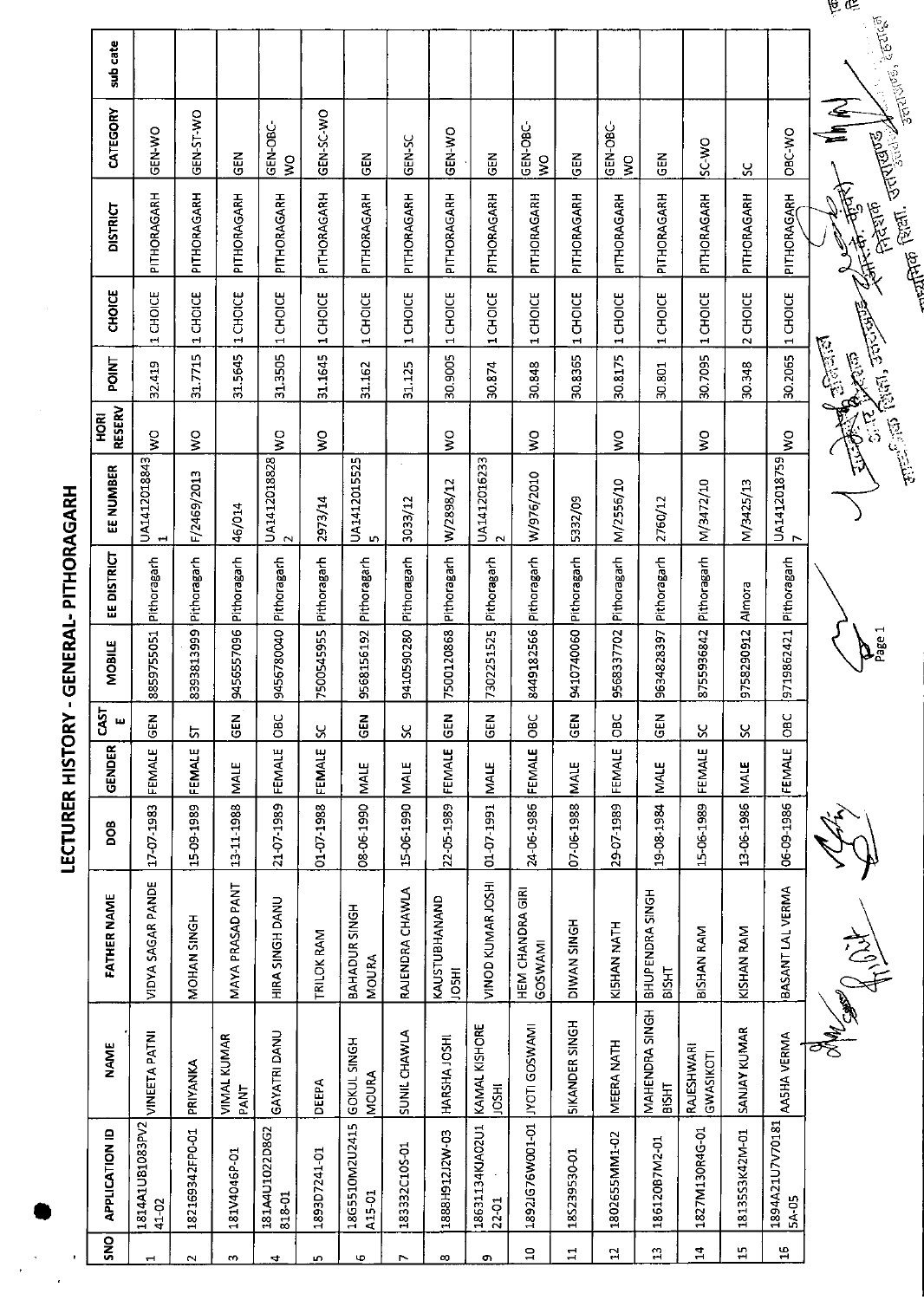| י<br>l          |
|-----------------|
|                 |
| l               |
|                 |
|                 |
| ֠<br>֠<br>֡֡֡֡֡ |

| sub cate              |                                  |                                             |                        |                        |                                 | e.                                       | ద                                 |  |
|-----------------------|----------------------------------|---------------------------------------------|------------------------|------------------------|---------------------------------|------------------------------------------|-----------------------------------|--|
| CATEGORY              | ပ္တ                              | 08C                                         | <u>s</u>               | ORC WO                 | 5                               | $rac{2}{5}$                              | $rac{2}{3}$                       |  |
| <b>DISTRICT</b>       | PITHORAGARH                      | PITHORAGARH                                 | PITHORAGARH            | PITHORAGARH            | <b>PITHORAGARH</b>              | 12 CHOICE PITHORAGARH                    | PITHORAGARH                       |  |
| <b>CHOICE</b>         | 11 CHOICE                        | 29.9635 1 CHOICE                            | 29.8345  1 CHOICE      | 29.2185 1 CHOICE       | SCHOICE                         |                                          | 17.5835 1 CHOICE                  |  |
| POINT                 | 29.978                           |                                             |                        |                        | 19.933                          | 19.72                                    |                                   |  |
| RESERV<br><b>HORI</b> |                                  |                                             |                        | ş                      |                                 | æ                                        | ង្គ                               |  |
| EE NUMBER             | UA1412017591                     | JA1412018729                                | 399/14                 | 194                    | M/P/2163/13                     | JA1522012527                             |                                   |  |
| EE DISTRICT           |                                  |                                             |                        |                        | Udham S<br>Nagar                |                                          | 9639338857 Pithoragarh 2157       |  |
| <b>MOBILE</b>         | 9627384108 Pithoragarh           | 9720427778 Pithoragarh                      | 9690655996 Pithoragarh | 9012527273 Pithoragarh | 7500236991                      | 9999439244 Pauri                         |                                   |  |
| ს<br>3                | $\frac{8}{2}$                    | OBC                                         | <u>s</u>               |                        | 5                               | $rac{5}{5}$                              | <b>IGEN</b>                       |  |
| <b>GENDER</b>         |                                  |                                             |                        |                        |                                 |                                          |                                   |  |
| 8OO                   | 12-06-1988 MALE                  | 01-07-1988 MALE                             | 21-07-1990   MALE      | 08-07-1989 FEMALE OBC  | 02-02-1992 MALE                 | 04-11-1991   MALE                        |                                   |  |
| <b>FATHER NAME</b>    | BASANT RAM ARYA                  | VIJAY SINGH BORA                            | LACHAM RAM             | DAN SINGH              | <b>PREM SINGH</b>               | VIRENDRA SINGH<br>RAWAT                  | HAR SINGH CHAUHAN 01-08-1975 MALE |  |
| <b>NAME</b>           | CHANDRA                          | <b>BORA</b>                                 | <b>BALDEV KUMAR</b>    | NIRMALA                | 18P31621R3RM-01 RAVI SINGH RANA | RAWAT                                    | RAJENDRA SINGH<br>CHAUHAN         |  |
| <b>APPLICATION ID</b> | 187P1110UC14A19 PRAKASH<br>25-03 | 18118120B279K2A KHEEM SINGH<br><b>U4-01</b> | 18K199B43-01           | 18941N-01              |                                 | 18222A1ROU7U55   UPENDRA SINGH<br>127-01 | 1812RC57-01                       |  |
| $\overline{2}$        |                                  | œ                                           | <sub>თ</sub>           | g                      | $\vec{\Omega}$                  | 22                                       | ក្ល                               |  |



న్

**BEE** 5760

 $\in$ 

 $\lim_{n\rightarrow\infty}\frac{1}{n^{2n}}$ 

ć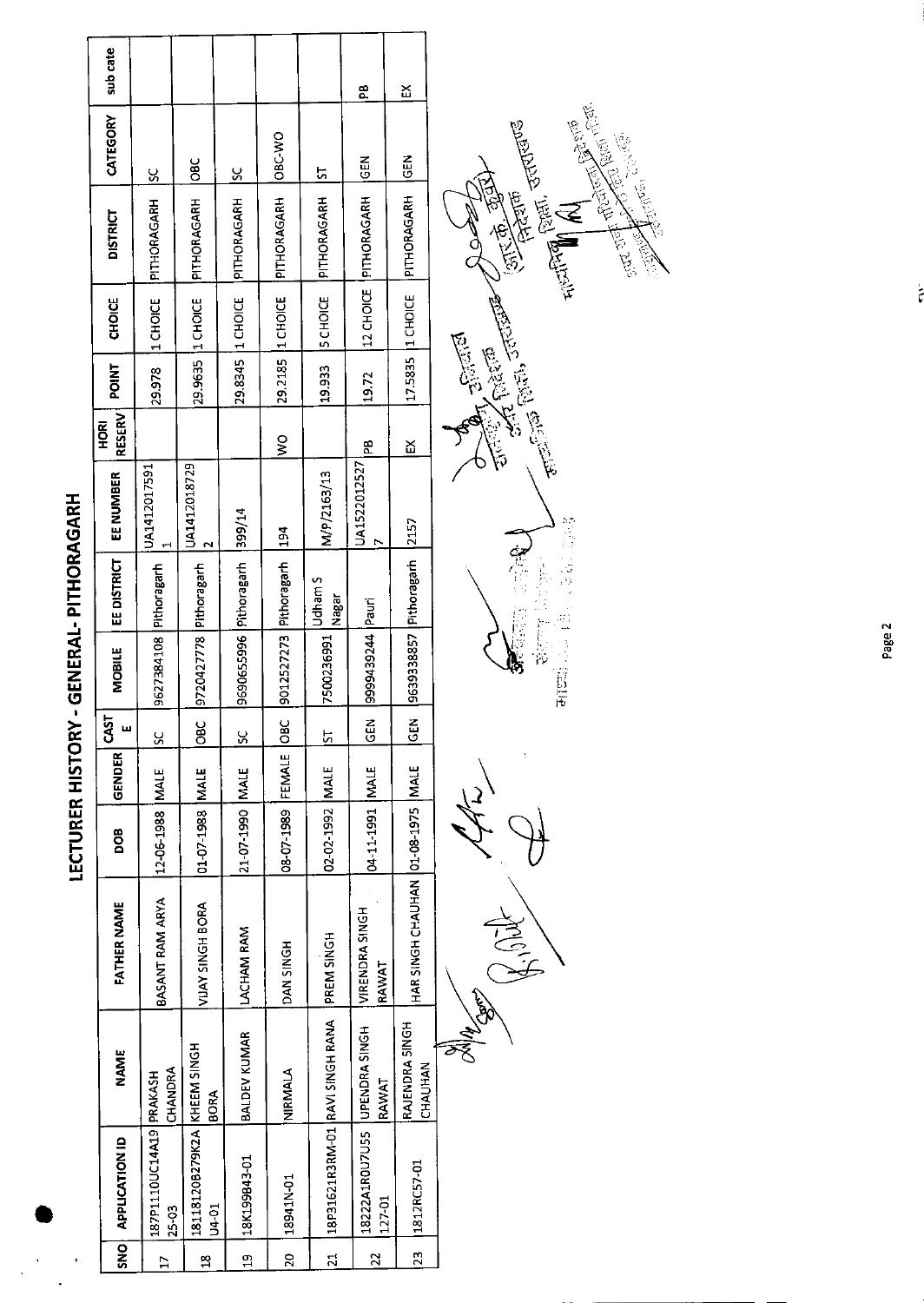| sub cate                    |                          |                                     |                                      |                                |                             |                        |                                                                        |
|-----------------------------|--------------------------|-------------------------------------|--------------------------------------|--------------------------------|-----------------------------|------------------------|------------------------------------------------------------------------|
| CATEGORY                    |                          |                                     | $rac{1}{2}$                          |                                | $rac{6}{5}$                 |                        |                                                                        |
| <b>DISTRICT</b>             | RUDRAPRAYAG   GEN-WO     | 31.9375 1 CHOICE RUDRAPRAYAG GEN-WO | RUDRAPRAYAG                          | RUDRAPRAYAG GEN                | RUDRAPRAYAG                 | RUDRAPRAYAG SC-WO      | $\left\langle \right\rangle$ , $\left\langle \right\rangle$            |
| <b>CHOICE</b>               | 1 CHOICE                 |                                     | 11 CHOICE                            | 31.707 1 CHOICE                | 30.4005 1 CHOICE            | <b>8 CHOICE</b>        |                                                                        |
| <b>POINT</b>                | 33.61                    |                                     | 31.806                               |                                |                             | 29.543                 |                                                                        |
| <b>RESERV</b><br><b>MOH</b> |                          | Ş                                   |                                      |                                |                             | $\geq$                 | $\begin{array}{c} \mathcal{P} \ \mathcal{P} \ \mathcal{P} \end{array}$ |
| EE NUMBER                   | UA1912016362 WO          | JA1912018407                        | 9761048086 Rudraprayag 10A1912010770 |                                |                             | 01/293/10              |                                                                        |
| EE DISTRICT                 |                          |                                     |                                      | 9997105471 Rudraprayag 3672/14 | 7500286103 Rudraprayag 1382 | 7500803300 Pithoragarh |                                                                        |
| <b>MOBILE</b>               | 7248464631 Rudraprayag   | 7017681262 Rudraprayag              |                                      |                                |                             |                        |                                                                        |
| 5<br>ទ                      |                          |                                     | <b>GEN</b>                           | $rac{5}{65}$                   | OBC<br>O                    |                        |                                                                        |
| <b>GENDER</b>               |                          |                                     |                                      |                                |                             |                        |                                                                        |
| <b>800</b>                  | 15-03-1991 FEMALE GEN    | 24-11-1991 FEMALE GEN               | 15-03-1986 MALE                      | 30-11-1987 MALE                | 06-06-1989 MALE             | 26-09-1984 FEMALE SC   |                                                                        |
| <b>FATHER NAME</b>          | <b>BRUENDER PANWAR</b>   | DIWAN SINGH                         | DINESH PRASAD<br><b>MAILANI</b>      | BALDEEP SINGH                  | DALBIR SINGH                | KAILASH RAM ARYA       |                                                                        |
| <b>NAME</b>                 | SONAM PANWAR             | IKUSUM                              | ANUP MATHANI                         | <b>TRIDEV SINGH</b>            | ANIL SINGH                  | <b>NEETA</b>           |                                                                        |
| <b>APPLICATION ID</b>       | 18671529P61310U<br>A2-01 | 18092411U1810K7<br>$4 - 07$         | 18A000M71U29A7<br>11-01              | 1BS4617T32-05                  | 185183A2-01                 | 1823910MN1-01          |                                                                        |
| <b>ONS</b>                  |                          |                                     | m                                    | ₹                              |                             | $\bullet$              |                                                                        |

LECTURER HISTORY - GENERAL- RUDRAPRAYAG

 $\cdot$ 

 $\ddot{\phantom{0}}$ 

All Arien Register

计算机

医夜中 ant and 1 **Algebra** C. The Press . نې<br>لوبا  $\frac{1}{2}$ 4

16.31

**READERS** 

**REGISTER**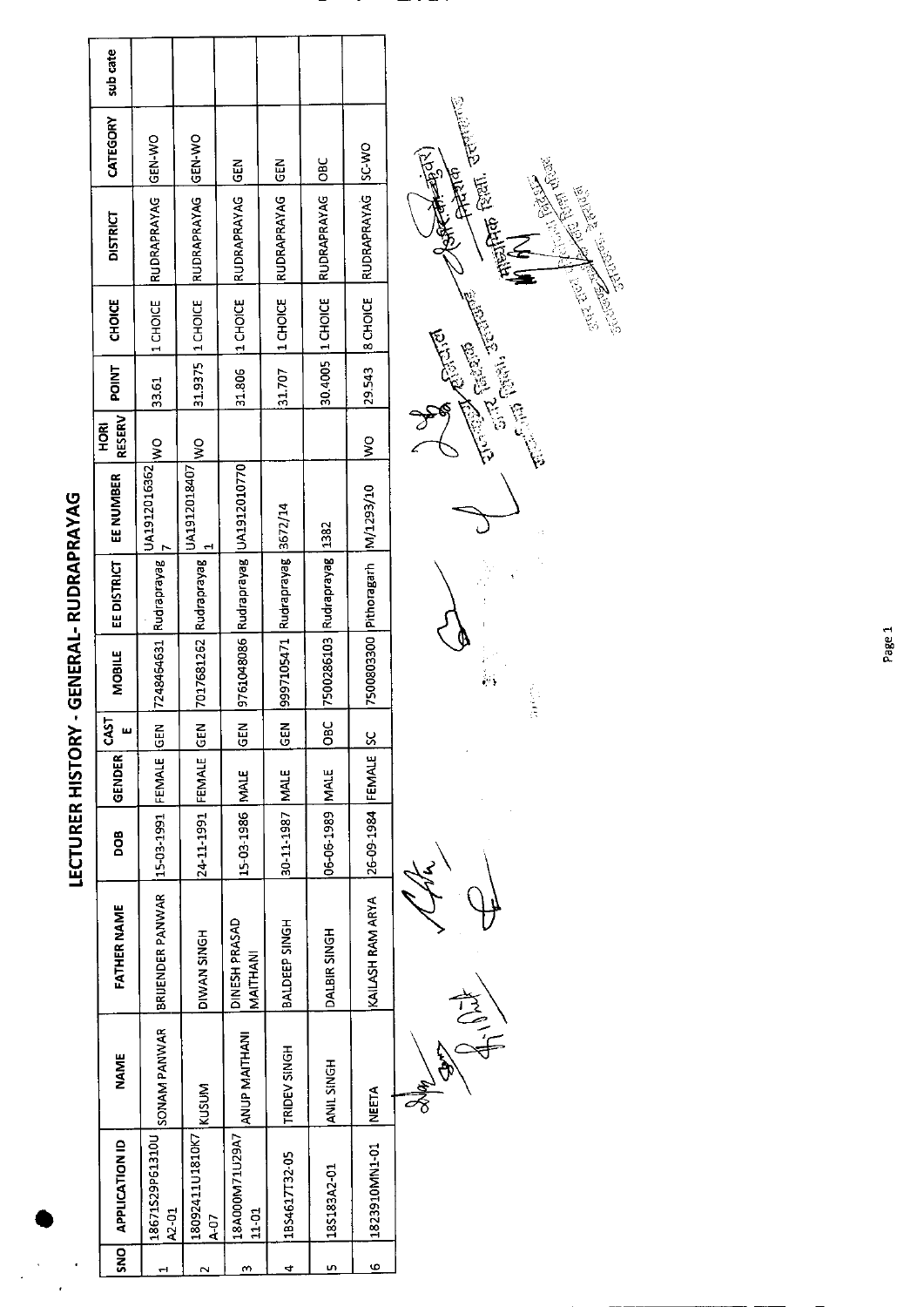| I                   |
|---------------------|
|                     |
| j                   |
|                     |
| $\overline{a}$<br>9 |
|                     |
|                     |
|                     |
|                     |
|                     |
|                     |
|                     |
|                     |
|                     |
|                     |
| I                   |
|                     |
|                     |
|                     |
|                     |
| i                   |
|                     |
|                     |
|                     |

| sub cate<br>CATEGORY<br>GEN-OBC-<br>GEN-OBC-<br>GEN-OBC<br>OBC-WO<br>GEN-WO<br>GEN-WO<br>GEN-WO<br>GEN-SC<br>ST-WO<br>SC WO<br><b>DBC</b><br>GEN<br>$\frac{2}{5}$<br>$\gtrapprox$<br>ŞΛ<br>ပ္တ<br>ပ္တ<br><b>DISTRICT</b><br><b>TEHRI</b><br><b>TEHRI</b><br>TEHRI<br>TEHRI<br>TEHRI<br><b>TEHRI</b><br><b>TEHRI</b><br>TEHRI<br><b>TEHRI</b><br><b>TEHRI</b><br>TEHRI<br>TEHRI<br>TEHRI<br>TEHRI<br>TEHRI<br>3 CHOICE<br>2 CHOICE<br>CHOICE<br>1 CHOICE<br>2 CHOICE<br>1 CHOICE<br>1 CHOICE<br>1 CHOICE<br>CHOICE<br><b>CHOICE</b><br>1 CHOICE<br>1 CHOICE<br>1 CHOICE<br>CHOICE<br>CHOICE<br>CHOICE<br><b>Child</b><br>m<br><b>CALLES BEEN</b><br>$\blacksquare$<br>$\overline{\phantom{0}}$<br>$\mathbf{r}$<br>$\overline{\phantom{0}}$<br>23.1445<br>29.8245<br>28.9495<br>30.5505<br>30.9265<br>30.7525<br>31.1665<br>31.3625<br>31.6915<br>31.4595<br>32.1395<br>31.9775<br><b>POINT</b><br>31.319<br>33.033<br>30.32<br>RESERV<br><b>ROH</b><br>$\frac{1}{2}$<br>o<br>≷<br>Ş<br>Ş<br>$\frac{1}{2}$<br>Š<br>Ş<br>ş<br>UA2112017190<br>UA2112015240<br>UA2412013116<br>UA0512016177<br>UA2112010346<br>UA2112010403<br>UA0512015563<br>UA2112010109<br>UA2412014W1<br>UA2112016T26<br>UA0512017337<br>ua2112010112<br>EE NUMBER<br>570/2013<br>2281/14<br>3304/09<br>431<br>ප<br>35<br>$\overline{2}$<br>38<br>$\overline{z}$<br>$\mathbf{\tilde{z}}$<br>$\sigma$<br>G<br>S<br>$\sigma$<br>EE DISTRICT<br>Uttarkashi<br>Uttarkashi<br>Dehradun<br>Uttarkashi<br>Dehradun<br><b>Oehradun</b><br>Dehradun<br>Dehradun<br>Tehri<br>Tehri<br>Tehri<br>Tehri<br>Tehri<br>Tehri<br>Tehri |                                                                                                                                                                                                                                  |
|----------------------------------------------------------------------------------------------------------------------------------------------------------------------------------------------------------------------------------------------------------------------------------------------------------------------------------------------------------------------------------------------------------------------------------------------------------------------------------------------------------------------------------------------------------------------------------------------------------------------------------------------------------------------------------------------------------------------------------------------------------------------------------------------------------------------------------------------------------------------------------------------------------------------------------------------------------------------------------------------------------------------------------------------------------------------------------------------------------------------------------------------------------------------------------------------------------------------------------------------------------------------------------------------------------------------------------------------------------------------------------------------------------------------------------------------------------------------------------------------------------------------------------------------------------------------------------------|----------------------------------------------------------------------------------------------------------------------------------------------------------------------------------------------------------------------------------|
|                                                                                                                                                                                                                                                                                                                                                                                                                                                                                                                                                                                                                                                                                                                                                                                                                                                                                                                                                                                                                                                                                                                                                                                                                                                                                                                                                                                                                                                                                                                                                                                        | estas estas en la contradición de la contradición de la contradición de la contradición de la contradición de<br>Contradición<br><b>THURE</b> , LECTER                                                                           |
|                                                                                                                                                                                                                                                                                                                                                                                                                                                                                                                                                                                                                                                                                                                                                                                                                                                                                                                                                                                                                                                                                                                                                                                                                                                                                                                                                                                                                                                                                                                                                                                        | $\frac{1}{2}$                                                                                                                                                                                                                    |
|                                                                                                                                                                                                                                                                                                                                                                                                                                                                                                                                                                                                                                                                                                                                                                                                                                                                                                                                                                                                                                                                                                                                                                                                                                                                                                                                                                                                                                                                                                                                                                                        | <sub>sti</sub> ction Garan Garanghi<br>( 50 - 50 )<br>PARTITO                                                                                                                                                                    |
|                                                                                                                                                                                                                                                                                                                                                                                                                                                                                                                                                                                                                                                                                                                                                                                                                                                                                                                                                                                                                                                                                                                                                                                                                                                                                                                                                                                                                                                                                                                                                                                        | موانستان المائل المائل المائل المائل المائل المائل المائل المائل المائل المائل المائل المائل المائل المائل الم<br>المائل المائل المائل المائل المائل المائل المائل المائل المائل المائل المائل المائل المائل المائل المائل المائ |
|                                                                                                                                                                                                                                                                                                                                                                                                                                                                                                                                                                                                                                                                                                                                                                                                                                                                                                                                                                                                                                                                                                                                                                                                                                                                                                                                                                                                                                                                                                                                                                                        |                                                                                                                                                                                                                                  |
|                                                                                                                                                                                                                                                                                                                                                                                                                                                                                                                                                                                                                                                                                                                                                                                                                                                                                                                                                                                                                                                                                                                                                                                                                                                                                                                                                                                                                                                                                                                                                                                        |                                                                                                                                                                                                                                  |
|                                                                                                                                                                                                                                                                                                                                                                                                                                                                                                                                                                                                                                                                                                                                                                                                                                                                                                                                                                                                                                                                                                                                                                                                                                                                                                                                                                                                                                                                                                                                                                                        | ř,                                                                                                                                                                                                                               |
|                                                                                                                                                                                                                                                                                                                                                                                                                                                                                                                                                                                                                                                                                                                                                                                                                                                                                                                                                                                                                                                                                                                                                                                                                                                                                                                                                                                                                                                                                                                                                                                        |                                                                                                                                                                                                                                  |
| 8126048911<br>9458328715<br>8449759354<br>9412483169<br>9557645007<br>8755341178<br>9627882829<br>8941887663<br>7617457234<br>9634692531<br>9410183481<br>9873091570<br>8755885323<br>7310958357<br>8941060191<br><b>MOBILE</b>                                                                                                                                                                                                                                                                                                                                                                                                                                                                                                                                                                                                                                                                                                                                                                                                                                                                                                                                                                                                                                                                                                                                                                                                                                                                                                                                                        | Page 1<br>Ö,                                                                                                                                                                                                                     |
| OBC<br><b>CAST</b><br>$rac{C}{C}$<br>$rac{2}{5}$<br><b>OBC</b><br><b>GEN</b><br>08C<br><b>SBC</b><br><b>GEN</b><br>65<br><b>SEN</b><br>ш<br>ပ္တ<br>57<br>ပ္တ<br>ပ္တ<br>ပ္ပ                                                                                                                                                                                                                                                                                                                                                                                                                                                                                                                                                                                                                                                                                                                                                                                                                                                                                                                                                                                                                                                                                                                                                                                                                                                                                                                                                                                                             |                                                                                                                                                                                                                                  |
| FEMALE<br><b>GENDER</b><br>FEMALE<br>FEMALE<br>FEMALE<br>FEMALE<br>FEMALE<br>FEMALE<br>FEMALE<br><b>INALE</b><br><b>NALE</b><br><b>MALE</b><br>MALE<br><b>MALE</b><br><b>MALE</b><br><b>MALE</b>                                                                                                                                                                                                                                                                                                                                                                                                                                                                                                                                                                                                                                                                                                                                                                                                                                                                                                                                                                                                                                                                                                                                                                                                                                                                                                                                                                                       | z,                                                                                                                                                                                                                               |
| 30-06-1990<br>19-11-1985<br>06-05-1989<br>28-06-1987<br>15-08-1984<br>10-06 1988<br>20-07 1992<br>05-01-1984<br>20-08-1976<br>10-07 1992<br>14-09-1988<br>25-06-1990<br>08-07-1984<br>10-10-1984<br>01-01-1985<br><b>BOO</b>                                                                                                                                                                                                                                                                                                                                                                                                                                                                                                                                                                                                                                                                                                                                                                                                                                                                                                                                                                                                                                                                                                                                                                                                                                                                                                                                                           |                                                                                                                                                                                                                                  |
| RAMAKANT CHAMOLI<br><b>UTTAM PANCHOLA</b><br>BHAGWATI PRASAD<br>FATHER NAME<br>SHAMBHU NATH<br>AKHILESH SINGH<br>MANGAL SINGH<br>KUNWAR SINGH<br>SARDAR SINGH<br>SHAKTI PRASAD<br>JAGDEESH LAL<br><b>SINGH RAWAT</b><br>SOBAT SINGH<br>KISHOR SINGH<br>KUSHLANAND<br><b>MURARI LAL</b><br>ANIL BHATT<br>THAPLIYAL<br>KOTHIYAL<br>KUMAIN<br>RAWAT                                                                                                                                                                                                                                                                                                                                                                                                                                                                                                                                                                                                                                                                                                                                                                                                                                                                                                                                                                                                                                                                                                                                                                                                                                       |                                                                                                                                                                                                                                  |
| RAMESHWAR LAL<br>REKHA THAPLIYAL<br>PARVATI KUMAIN<br><b>ABHISHEK BHATT</b><br>KM KANTA DEVI<br><b>DEEPA KOTHIYAL</b><br>LAXMI PANWAR<br>DEEPALI RAWAT<br>PURAN SINGH<br>PANKAJ SINGH<br>ARUN KULIYAL<br>ATUL KUMAR<br><b>NAME</b><br>PANCHOLA<br>KM GEETA<br>ARTI                                                                                                                                                                                                                                                                                                                                                                                                                                                                                                                                                                                                                                                                                                                                                                                                                                                                                                                                                                                                                                                                                                                                                                                                                                                                                                                     | AND PARK                                                                                                                                                                                                                         |
| 18P1U21P392141A PRAVEEN<br>187016A5U20KA31<br>183AAU105105B66<br>1832A1U114W41A<br>18KA1U255011422<br>189U71211P20201<br>1801R011A242LU0<br>1826812P0KUA126<br>181A3P156L2U240<br>18D510K079A33U1<br>181a21D7R220101<br>181000A2125P112<br>APPLICATION ID<br>185217003K-02<br>18A40309K3-02<br>1881T2124R-01<br>017-013<br>71u-010<br>420-01<br>131-01<br>30-04<br>60-02<br>9U-01<br>$01 - 07$<br>$25 - 02$<br>$A - 02$<br>27-01<br>$3-02$                                                                                                                                                                                                                                                                                                                                                                                                                                                                                                                                                                                                                                                                                                                                                                                                                                                                                                                                                                                                                                                                                                                                             |                                                                                                                                                                                                                                  |
| <b>SNO</b><br>$\frac{2}{3}$<br>$\mathbf{r}$<br>$\Xi$<br>$\mathbf{r}$<br>$\Xi$<br>$\Xi$<br>c<br>$\infty$<br>6<br>r.<br>4<br>S.<br>$\alpha$<br>$\mathbf{r}$<br>$\sim$                                                                                                                                                                                                                                                                                                                                                                                                                                                                                                                                                                                                                                                                                                                                                                                                                                                                                                                                                                                                                                                                                                                                                                                                                                                                                                                                                                                                                    |                                                                                                                                                                                                                                  |

è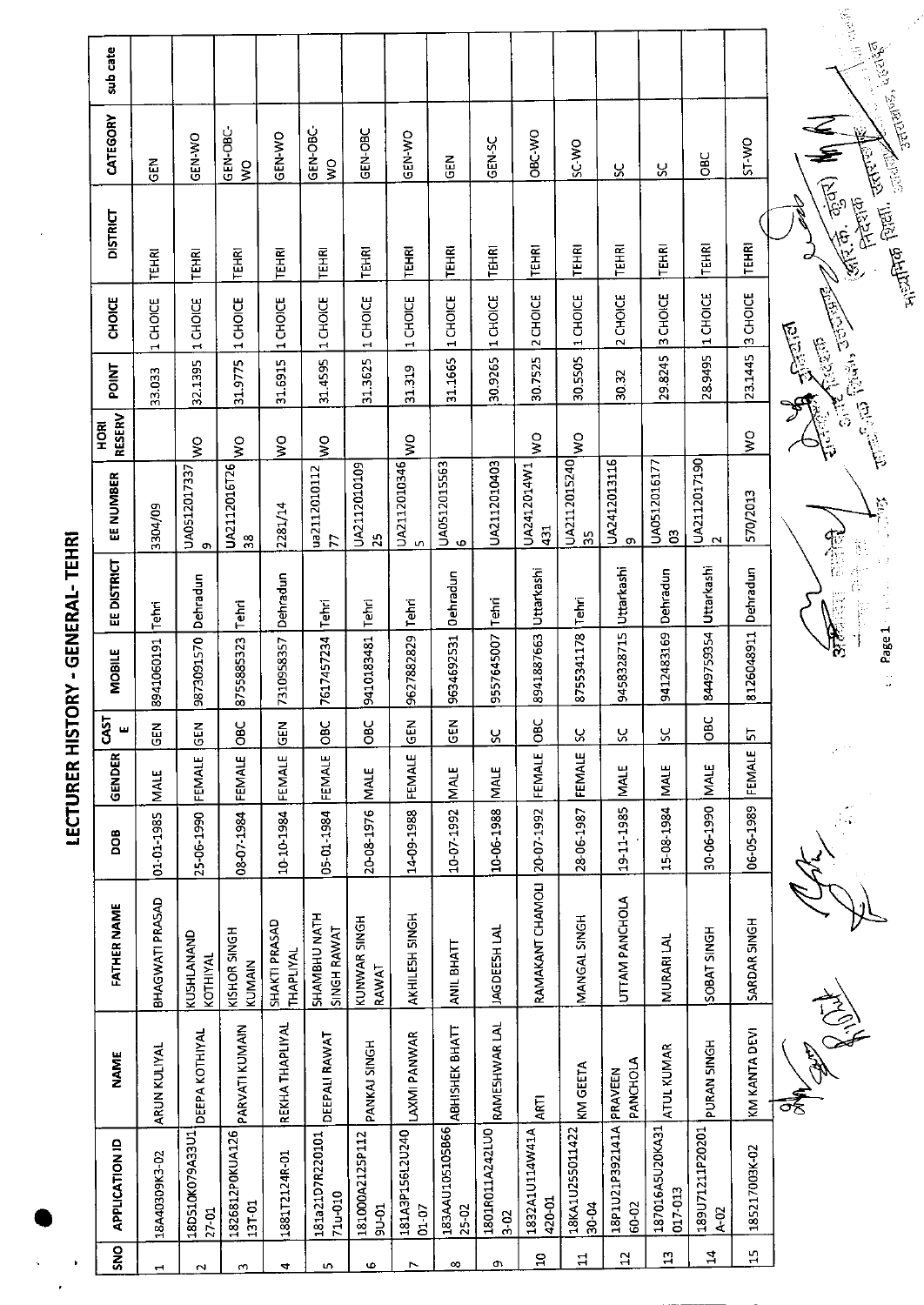| I |
|---|
|   |
| I |
| י |
|   |
|   |
|   |
|   |
|   |
| ı |
|   |
|   |
| ı |
|   |
| I |
|   |
|   |
|   |
|   |
|   |
|   |

 $\frac{1}{2}$ 

| SNO APPLICATION ID       | NAME                   | <b>FATHER NAME</b>                             | 00B             | GENDER | 5<br>Ŝ | <b>VIGBILE</b> | EE DISTRICT   EE NUMBER |              | RESERV<br><b>ROKI</b> | POINT | <b>CHOICE</b>            | <b>DISTRICT</b> | <b>CATEGORY</b>           | sub cate |
|--------------------------|------------------------|------------------------------------------------|-----------------|--------|--------|----------------|-------------------------|--------------|-----------------------|-------|--------------------------|-----------------|---------------------------|----------|
| 183U2A2010A0411<br>T4-02 | <b>ABHISHEK TIWARI</b> | <b>RAJENDRA PRASAD</b><br>TIWARI               | 30-10-1988 MALE |        | é      | 755441991      | Udham S<br>Nagar        | UA2312010140 |                       |       | 31.423 ILCHOICE US NAGAR |                 | š                         |          |
| 1893M6M3IFK12-           | <b>MANIEET KAUR</b>    | HANS RAJ SINGH ROY   02-01-1982   FEMALE   OBC |                 |        |        | 8449355712     | ludham S<br>Nagar       | VIIF/2396/13 |                       | 30.98 | ILCHOICE US NAGAR        |                 | GEN-OBC-<br>$\frac{8}{5}$ |          |
|                          |                        |                                                |                 |        |        |                |                         |              |                       |       |                          |                 |                           |          |

Allen Architects w<br>S

Expertise form, critering (आर.के. कुंतर)<br>सिदाक  $\sum_{i=1}^{n}$ 1991-19 N<br>E **ALL POSTAGE**  $2$  $\widehat{\mathbb{Q}}$ **REPORT**  $\ddot{\phantom{a}}$ 

A. A.

**ROAD**